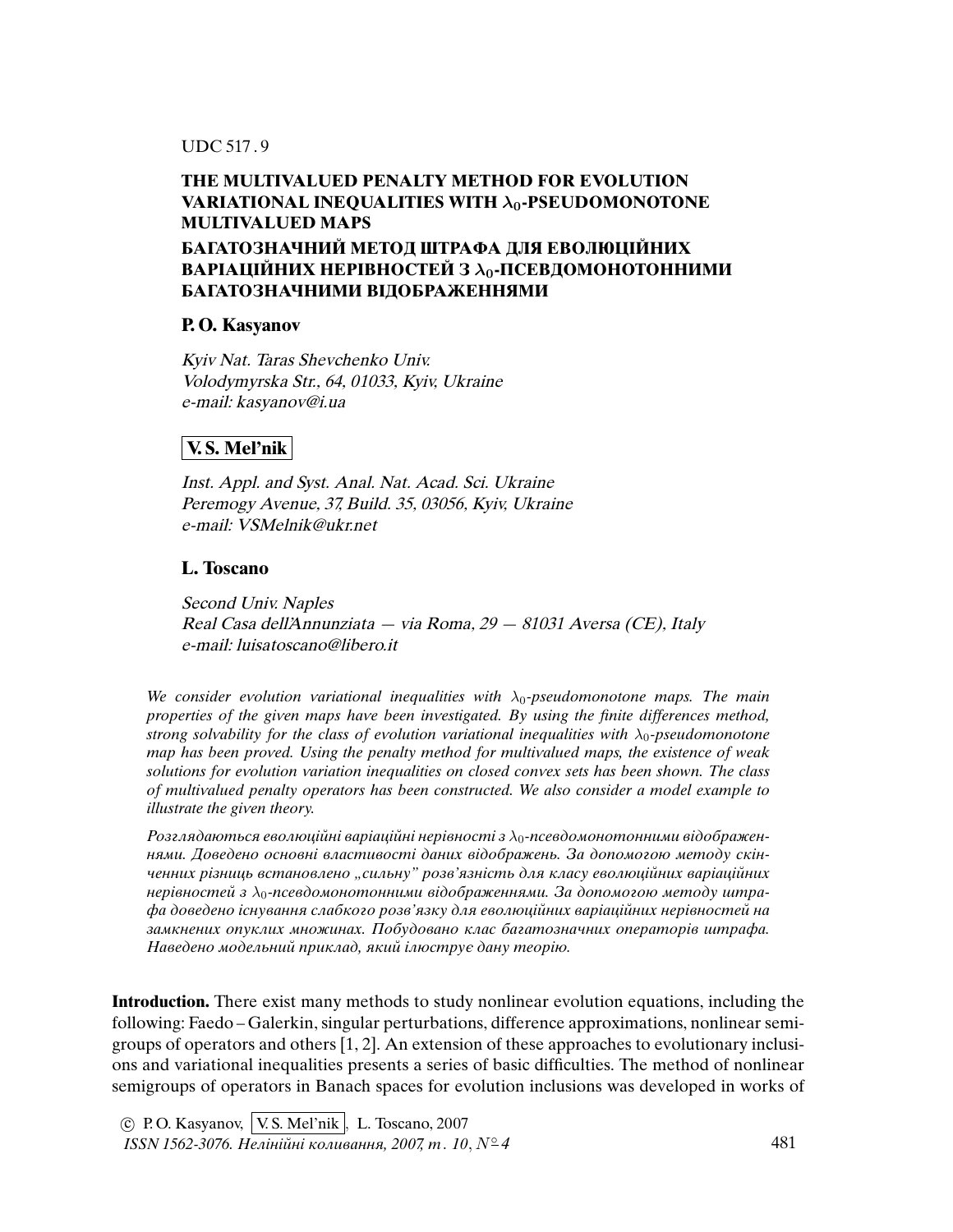A. A. Tolstonogov [3], A. A. Tolstonogov and J. I. Umanskij [4], V. Barbu [2] and others. The method of singular perturbations (H. Brezis [5] and Yu. A. Dubinskiy [6]) for evolutionary inclusions was presented by A. N. Vakulenko and V. S. Mel'nik in [7 – 9], the method of Galerkin approximations in P. O. Kasyanov's works  $[10-12]$ . In the paper  $[13]$  the method of finite differences was extended to a class of multivalued operators for the first time.

In the present work we attempt to extend the method of difference approximations [1] to evolutionary inclusions and variational inequalities with  $\lambda_0$ -pseudomonotone multivalued maps. Then, by using the obtained results and the multivalued penalty method, we will prove the existence of the weak solution of an evolution variational inequality with the mentioned above maps on a convex closed subset.

The multivalued penalty method is used for the first time in this case.

Setting of the problem. Let Φ be a separable locally convex linear topological space,  $\Phi^*$  be the space identified to its topologically conjugate such that  $\Phi \subset \Phi^*, (f, \varphi)$  be the inner product (canonical pairing) of components  $f \in \Phi^*$  and  $\varphi \in \Phi$ .

We consider the three spaces  $V, H$  and  $V^*$  such that

$$
\Phi \subset \mathcal{V} \subset \Phi^*, \quad \Phi \subset \mathcal{H} \subset \Phi^*, \quad \Phi \subset \mathcal{V}^* \subset \Phi^*, \tag{1}
$$

with continuous and dense embeddings. Let  $H$  be a Hilbert space (with an inner product  $(h_1, h_2)_{\mathcal{H}}$  and the norm  $||h||_{\mathcal{H}}$ ,  $\mathcal{V}$  be a reflexive separable Banach space with a norm  $||v||_{\mathcal{V}}$ ,  $\mathcal{V}^*$  be its conjugate space (with respect to the bilinear form  $(\cdot, \cdot)$ ) with the dual norm  $||f||_{\mathcal{V}^*}$ . We also consider that the pairing  $(\varphi, \psi)$  of arbitrary elements  $\varphi, \psi \in \Phi$  coincides with its inner product  $(\varphi, \psi)_{\mathcal{H}}$  and with the pairing  $\langle \varphi, \psi \rangle_{\mathcal{V}}$ .

Now we assume that  $V = V_1 \cap V_2$  and  $\|\cdot\|_V = \|\cdot\|_{V_1^*} + \|\cdot\|_{V_2^*}$ , where  $(V_i, \|\cdot\|_{V_i})$  are some reflexive separable Banach spaces such that

$$
\Phi\subset\mathcal{V}_i\subset\Phi^*\quad\text{and}\quad \Phi\subset\mathcal{V}^*_i\subset\Phi^*,\quad i=1,2,
$$

with dense and continuous embeddings. The space  $(\mathcal{V}_i^*, \| \cdot \|_{\mathcal{V}_i^*})$  is the topologically conjugate of  $(\mathcal{V}_i, \|\cdot\|_{\mathcal{V}_i})$  with respect to the bilinear form  $(\cdot, \cdot)$ . Then  $\mathcal{V}^* = \mathcal{V}_1^* + \mathcal{V}_2^*$ .

For some multivalued map  $\mathcal{A}: \mathcal{V}_1 \rightarrow \mathcal{V}_1^*$  with non-empty convex closed (in the corresponding topology) bounded values, some convex lower semicontinuous functional  $\varphi : \mathcal{V}_2 \to \mathbb{R}$ , some linear densely defined operator  $\Lambda: D(\Lambda; \mathcal{V}, \mathcal{V}^*) \subset \mathcal{V} \to \mathcal{V}^*$ , and some closed convex set  $K \subset$  $\subset \mathcal{V}$ , we consider the following problem on solvability of the next evolution variation inequality in the space  $V$  :

$$
(\Lambda v, v - u) + [\mathcal{A}(u), v - u]_+ + \varphi(v) - \varphi(u) \ge (f, v - u) \quad \forall v \in K \cap D(\Lambda; \mathcal{V}, \mathcal{V}^*), \tag{2}
$$

$$
u \in K,\tag{3}
$$

where  $f \in \mathcal{V}^*$  is an arbitrary fixed element,

$$
[\mathcal{A}(u),v]_+ = \sup_{d(u)\in\mathcal{A}(u)} (d(u),v) \quad \forall u,v \in \mathcal{V}.
$$

**Main assumptions.** We assume that

a) the set  $\Phi$  is dense in the space  $(\mathcal{V} \cap \mathcal{V}^*, ||v||_{\mathcal{V}} + ||v||_{\mathcal{V}^*})$ .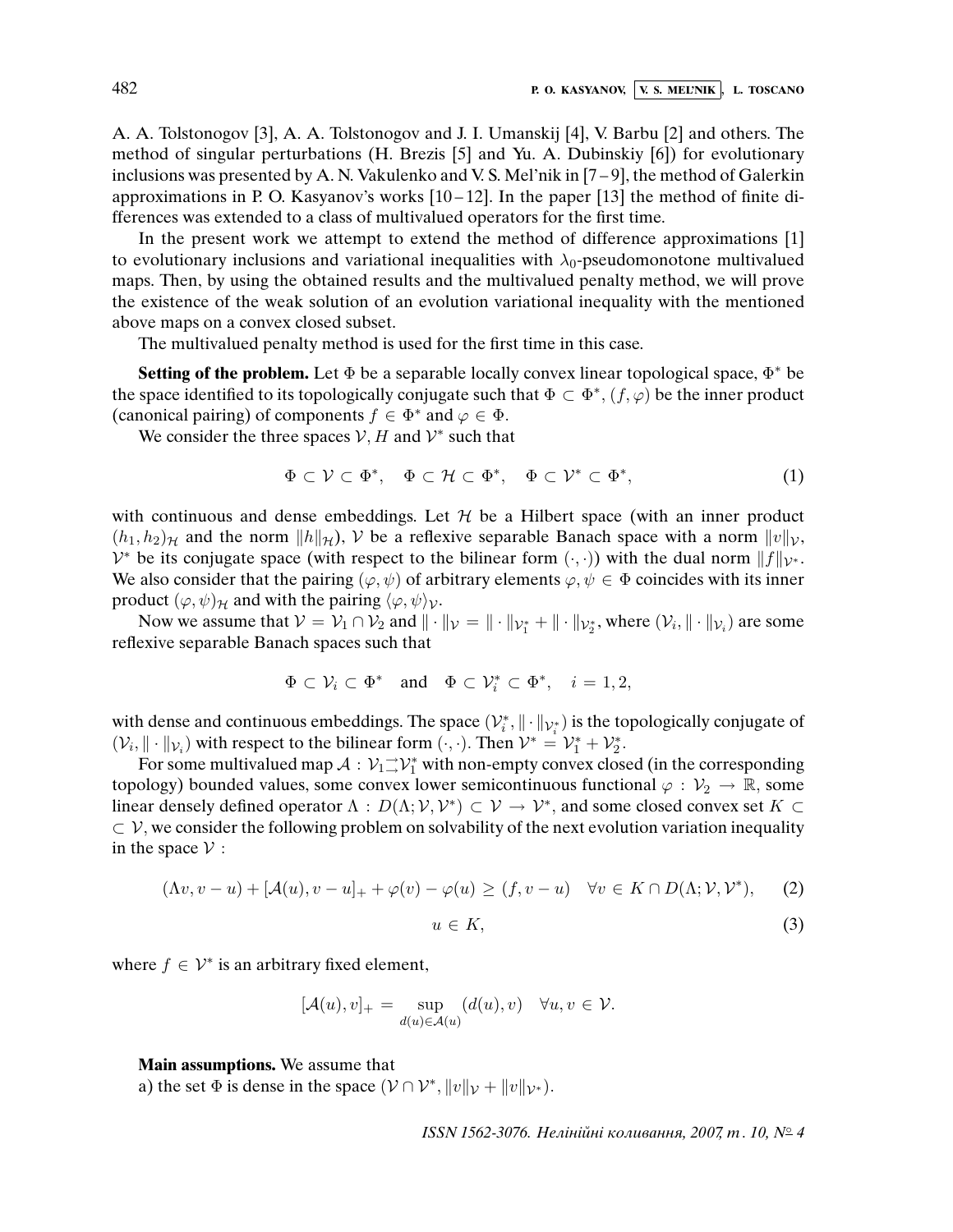**Remark 1.** [1, p. 241]. From a) it follows that

$$
\mathcal{V}\cap\mathcal{V}^*\subset\mathcal{H}.
$$

**Remark 2.** If  $V \subset H$  then it is possible not to introduce  $\Phi$  but, at once, identify H with  $H^*$ , in order to get the following relation of continuous and dense embeddings:

$$
\mathcal{V} \subset \mathcal{H} \subset \mathcal{V}^*.
$$
 (4)

**Definition 1.** The family of the maps  $\{G(s)\}_{s>0}$  refers to a continuous semigroup on some Banach space X, if

 $\forall s \geq 0 \ G(s) \in \mathcal{L}(X;X), G(0) = \mathrm{Id}, \text{ where } \mathrm{Id} x = x \ \forall x \in X,$  $G(s+t) = G(s) \circ G(t) \forall s,t \geq 0,$  $G(t)x \to x$  weakly in X as  $t \to 0+ \forall x \in X$ .

**The operator** Λ**.** Similarly to [1, p. 243, 244] we consider a continuous semigroup  $\{G(s)\}_{s>0}$ on  $V, H, V^*$ , i.e., there are three semigroups defined on the spaces  $V, H$ , and  $V^*$ , respectively, that coincide on  $\Phi$ . We denote each of them by  $\{G(s)\}_{s>0}$ . We also assume that

b)  $\{G(s)\}_{s\geq 0}$  is a non-expanding semigroup on  $H$ , i.e.,

$$
||G(s)||_{\mathcal{L}(\mathcal{H};\mathcal{H})} \leq 1 \quad \forall s \geq 0.
$$

We denote by  $-\Lambda$  the infinitesimal generator of the semigroup  $\{G(s)\}_{s>0}$  with the definition domain  $D(\Lambda; \mathcal{V})$  (respectively,  $D(\Lambda; \mathcal{H})$  or  $D(\Lambda; \mathcal{V}^*)$ ) in  $\mathcal{V}$  (respectively, in  $\mathcal{H}$  or in  $\mathcal{V}^*$ ). Due to [14] (Theorem 13.35) such a generator exists, moreover, it is a densely defined closed linear operator in the space  $V$  (respectively, in  $H$  or in  $V^*$ ).

Let  $\{G^*(s)\}_{s\geq 0}$  be the semigroup conjugated to  $\{G(s)\}_{s\geq 0}$ . We assume that it operates respectively in V, in  $H$ , and in  $V^*$ . Let also  $-\Lambda^*$  be the infinitesimal generator for the semigroup  $\{G^*(s)\}_{s\geq 0}$  with definition domains  $D(\Lambda^*; \mathcal{V})$  in  $\mathcal{V}$ ,  $D(\Lambda^*; \mathcal{H})$  in  $\mathcal{H}$  and  $D(\Lambda^*; \mathcal{V}^*)$  in  $\mathcal{V}^*$ . The operator  $\Lambda^*$  in H (respectively, in V or in  $V^*$ ) is the conjugate of the operator  $\Lambda$  in H (respectively, in  $V$  or in  $V^*$ ) in the sense of unbounded operator theory.

**Lemma 1** [1, p. 243]. *The sets*  $D(\Lambda; \mathcal{V}^*) \cap \mathcal{V}$  and  $D(\Lambda^*; \mathcal{V}^*) \cap \mathcal{V}$  are dense in the space  $\mathcal{V}$ .

Now we define  $\Lambda$  as an unbounded operator, which operates from  $\mathcal V$  into  $\mathcal V^*$  with the definition domain  $D(\Lambda; \mathcal{V}, \mathcal{V}^*)$ . Let us fix

c) 
$$
D(\Lambda; \mathcal{V}, \mathcal{V}^*) = \{v \in \mathcal{V} \mid \text{the form } w \to (v, \Lambda^* w) \text{ is continuous on } D(\Lambda^*; \mathcal{V}^*) \cap \mathcal{V} \text{ in the topology induced from } \mathcal{V}\}.
$$

Then there is a unique element  $\xi_v \in \mathcal{V}^*$  such that  $(v, \Lambda^*w) = (\xi_v, w)$ . If  $v \in D(\Lambda; \mathcal{V}^*) \cap \mathcal{V}$ , then  $\xi_v = \Lambda v$ . Thus we can fix, in the general case,  $\xi_v = \Lambda v$  and get that

$$
(v, \Lambda^* w) = (\Lambda v, w) \qquad \forall w \in D(\Lambda^*; \mathcal{V}^*) \cap \mathcal{V}.
$$
 (5)

If we consider, in the linear space  $D(\Lambda; \mathcal{V}, \mathcal{V}^*)$ , the norm  $||v||_{\mathcal{V}} + ||\Lambda v||_{\mathcal{V}^*}$ , then we obtain a Banach space. Let us similarly define the space  $D(\Lambda^*; \mathcal{V}, \mathcal{V}^*)$ .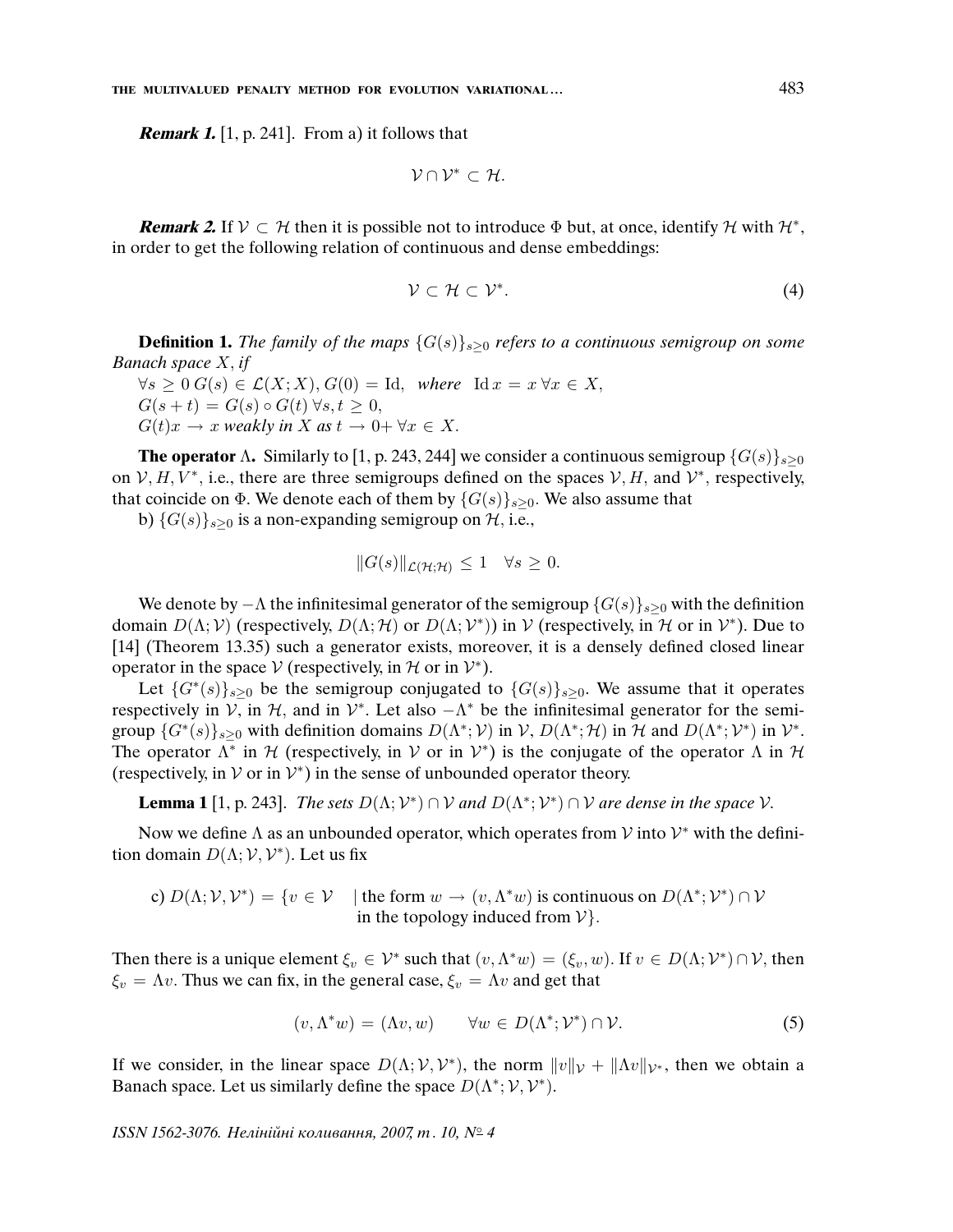**Remark 3** [1, p. 244]. If  $V \subset H$ , then

$$
D(\Lambda; \mathcal{V}, \mathcal{V}^*) = \mathcal{V} \cap D(\Lambda; \mathcal{V}^*)
$$
 and  $D(\Lambda^*; \mathcal{V}, \mathcal{V}^*) = \mathcal{V} \cap D(\Lambda^*; \mathcal{V}^*).$ 

In the case where  $H$  does not contain  $V$ , we assume that

d)  $V \cap D(\Lambda; \mathcal{V}^*)$  is dense in  $D(\Lambda; \mathcal{V}, \mathcal{V}^*)$ ,  $V \cap D(\Lambda^*; \mathcal{V}^*)$  is dense in  $D(\Lambda^*; \mathcal{V}, \mathcal{V}^*)$ .

**Remark 4** [1, p. 244]. We have

$$
(\Lambda v, v) \ge 0 \quad \forall v \in D(\Lambda; \mathcal{V}, \mathcal{V}^*), \qquad (\Lambda^* v, v) \ge 0 \quad \forall v \in D(\Lambda^*; \mathcal{V}, \mathcal{V}^*).
$$

**The main classes of multivalued maps.** Let X be some Banach space,  $X^*$  be its topologically conjugate,

$$
\langle \cdot, \cdot \rangle_X : X^* \times X \to \mathbb{R}
$$

be the duality form on X. For every nonempty subset  $B \subset X^*$  let us consider its \*-weak closed convex hull  $\overline{\overline{\text{co}}}(B) := \text{cl}_{X_w^*}(\text{co}(B)).$ 

For each multivalued map A we introduce its upper and lower function of support,

$$
[A(y), \omega]_+ = \sup_{d \in A(y)} \langle d, w \rangle_X, \quad [A(y), \omega]_- = \inf_{d \in A(y)} \langle d, w \rangle_X,
$$

where  $y, \omega \in X$ . We also consider its *upper* and *lower* norms,

$$
\|\mathcal{A}(y)\|_{+} = \sup_{d \in \mathcal{A}(y)} \|d\|_{X^*}, \quad \|\mathcal{A}(y)\|_{-} = \inf_{d \in \mathcal{A}(y)} \|d\|_{X^*}.
$$

The main properties of the given maps are considered in the papers [15 – 17]. Further we will denote with  $C_v(X^*)$  the class of all nonempty convex subsets \*-weakly compact in  $X^*$ .

The next properties take place.

**Proposition 1** [18, p. 58]. Let  $A, B: X \to C_v(X^*)$ . Then for arbitrary  $y, v, v_1, v_2 \in X$  we have the following:

1) the functional  $X \ni v \to [A(y), v]_+$  is convex positively homogeneous and lower semicontinuous;

2)  $[\mathcal{A}(y), v_1 + v_2]_+ \leq [\mathcal{A}(y), v_1]_+ + [\mathcal{A}(y), v_2]_+, [\mathcal{A}(y), v_1 + v_2]_- \geq [\mathcal{A}(y), v_1]_- + [\mathcal{A}(y), v_2]_-,$  $[\mathcal{A}(y), v_1 + v_2]_+ \geq [\mathcal{A}(y), v_1]_+ + [\mathcal{A}(y), v_2]_-, [\mathcal{A}(y), v_1 + v_2]_- \leq [\mathcal{A}(y), v_1]_+ + [\mathcal{A}(y), v_2]_-,$ 3)  $[\mathcal{A}(y) + \mathcal{B}(y), v]_+ = [\mathcal{A}(y), v]_+ + [\mathcal{B}(y), v]_+, [\mathcal{A}(y) + \mathcal{B}(y), v]_- = [\mathcal{A}(y), v]_- + [\mathcal{B}(y), v]_+;$ 4)  $[\mathcal{A}(y), v]_+ \leq \|\mathcal{A}(y)\|_+\|v\|_X, [\mathcal{A}(y), v]_- \leq \|\mathcal{A}(y)\|_-\|v\|_X;$ 5) the functional  $\|\cdot\|_+ : C_v(X^*) \to \mathbb{R}_+$  defines a norm on  $C_v(X^*)$ ; 6) the functional  $\|\cdot\|_+ : C_v(X^*) \to \mathbb{R}_+$  satisfies the conditions  $\overline{0} \in \mathcal{A}(y) \Leftrightarrow ||\mathcal{A}(y)||_{-} = 0,$  $\|\alpha\mathcal{A}(y)\|_{-} = |\alpha|\|\mathcal{A}(y)\|_{-} \quad \forall \alpha \in \mathbb{R}, y \in X,$  $\|\mathcal{A}(y) + \mathcal{B}(y)\|_{-} \le \|\mathcal{A}(y)\|_{-} + \|\mathcal{B}(y)\|_{-};$  $\mathcal{I}(\mathcal{A}(y) + \mathcal{B}(y))|_{+} \geq \Big|\|\mathcal{A}(y)\|_{+} - \|\mathcal{B}(y)\|_{-}\Big|, \quad \|\mathcal{A}(y) - \mathcal{B}(y)\|_{-} \geq \|\mathcal{A}(y)\|_{-} - \|\mathcal{B}(y)\|_{+},$  $d_H(A(y),B(y)) \geq \left| \|A(y)\|_{+(-)} - \|B(y)\|_{+(-)} \right|$ , where  $d_H(\cdot, \cdot)$  is the Hausdorff metric;  $(8) d \in \mathcal{A}(y) \Leftrightarrow \forall \omega \in X \; [\mathcal{A}(y), \omega]_+ \geq \langle d, w \rangle_X.$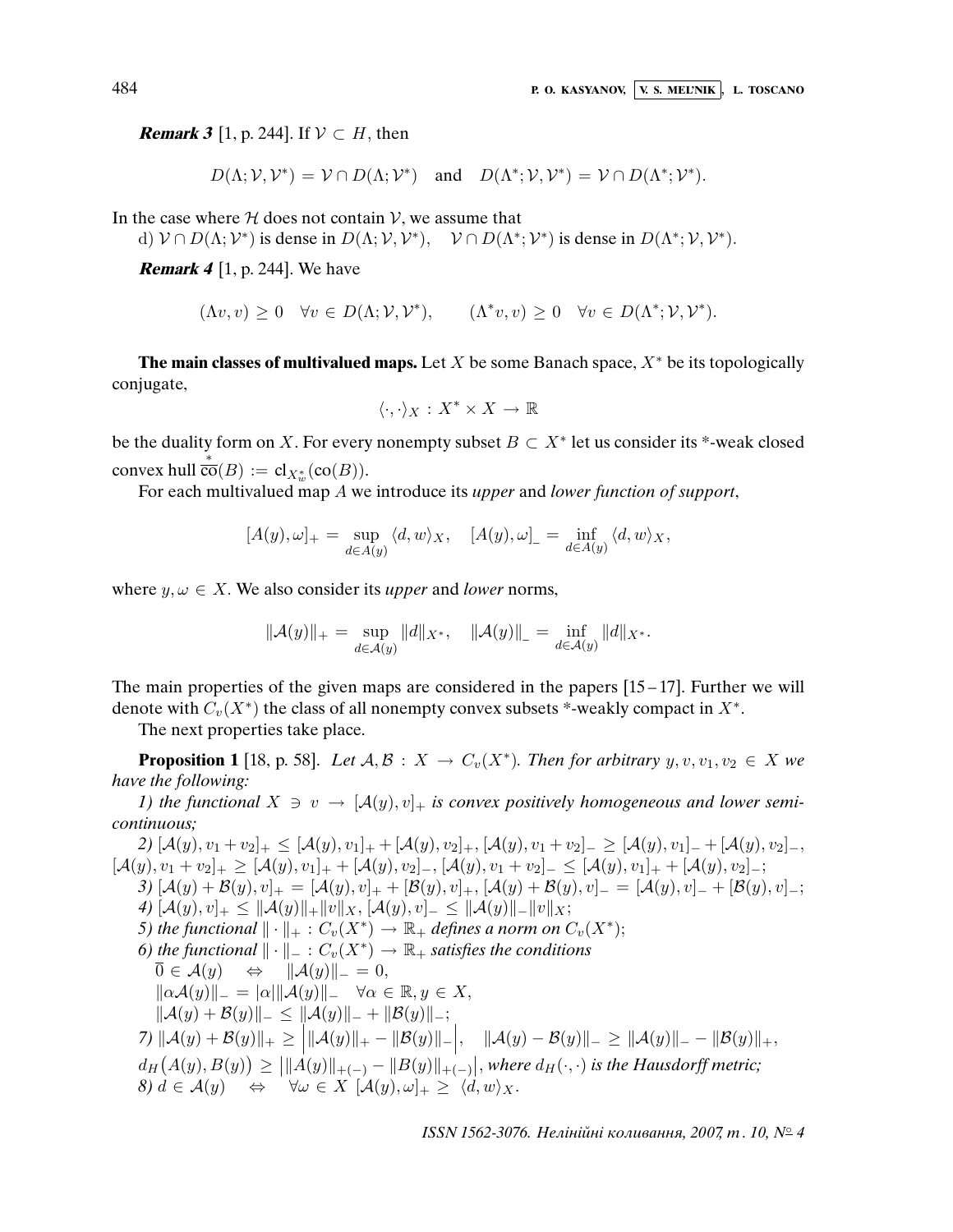**Remark 5.** Further  $y_n \rightharpoonup y$  in X will mean that  $y_n$  weakly converges to y in the Banach space X. If the space X is not reflexive, then  $y_n \rightharpoonup y$  in  $X^*$  will mean that  $y_n^*$ -weakly converges to y in the Banach space  $X^*$ .

Now we consider the main classes of maps of  $\lambda_0$ -pseudomonotone type.

# **Definition 2.** The multivalued map  $\mathcal{A}: X \rightarrow X^*$  is:

 $\lambda$ -pseudomonotone, if for every sequence  $\{y_n\}_{n>0} \subset X$  such that  $y_n \to y_0$  in X, from the inequality

$$
\overline{\lim}_{n \to \infty} \langle d_n, y_n - y_0 \rangle_X \le 0,
$$
\n(6)

where  $d_n\in \mathop{\rm co}^\ast{\cal A}(y_n),$   $n\ge 1,$  it follows the existence of subsequences

$$
\{y_{n_k}\}_{k\geq 1} \subset \{y_n\}_{n\geq 1} \quad \text{and} \quad \{d_{n_k}\}_{k\geq 1} \subset \{d_n\}_{n\geq 1}
$$

such that

$$
\underline{\lim}_{k \to \infty} \langle d_{n_k}, y_{n_k} - w \rangle_X \geq [\mathcal{A}(y), y_0 - w]_- \quad \forall w \in X; \tag{7}
$$

 $\lambda_0$ -pseudomonotone on X, if for every sequence  $\{y_n\}_{n\geq 0} \subset X$ :

$$
y_n \rightharpoonup y_0 \quad in \quad X, \qquad d_n \rightharpoonup d_0 \quad in \quad X^*,
$$

where  $d_n\in \overline{\operatorname{\mathsf{co}}} \,\mathcal{A}(y_n),$   $n\geq 1,$  from the inequality (6) it follows existence of subsequences

$$
\{y_{n_k}\}_{k\geq 1} \subset \{y_n\}_{n\geq 1} \quad \text{and} \quad \{d_{n_k}\}_{k\geq 1} \subset \{d_n\}_{n\geq 1}
$$

such that inequality (7) is true;

+-coercive, if

$$
||y||_X^{-1} [\mathcal{A}(y), y]_+ \to +\infty \quad as \quad ||y||_X \to +\infty;
$$

monotone, if  $\forall y_1, y_2 \in X$ 

$$
[\mathcal{A}(y_1), y_1 - y_2]_-\geq [\mathcal{A}(y_2), y_1 - y_2]_+;
$$

*locally bounded, if for every fixed*  $y \in X$  *there exist constants*  $m > 0$  *and*  $M > 0$  *such that* 

$$
||A(\xi)||_+ \leq M \quad \text{for all} \quad \xi \in X : ||y - \xi||_X \leq m;
$$

locally *fi*nite-dimensionally bounded, if its restriction to arbitrary *fi*nite-dimensional subspace of X is locally bounded.

A multivalued map A : X<sup>→</sup> →X<sup>∗</sup> satis*fi*es

condition (Π), if for an arbitrary  $k > 0$ , a bounded set  $B \subset X$ ,  $y_0 \in X$  and some  $d \in \frac{\ast}{\text{CO}}\mathcal{A}$ such that

$$
\langle d(y), y - y_0 \rangle_X \le k_1 \quad \forall y \in B,
$$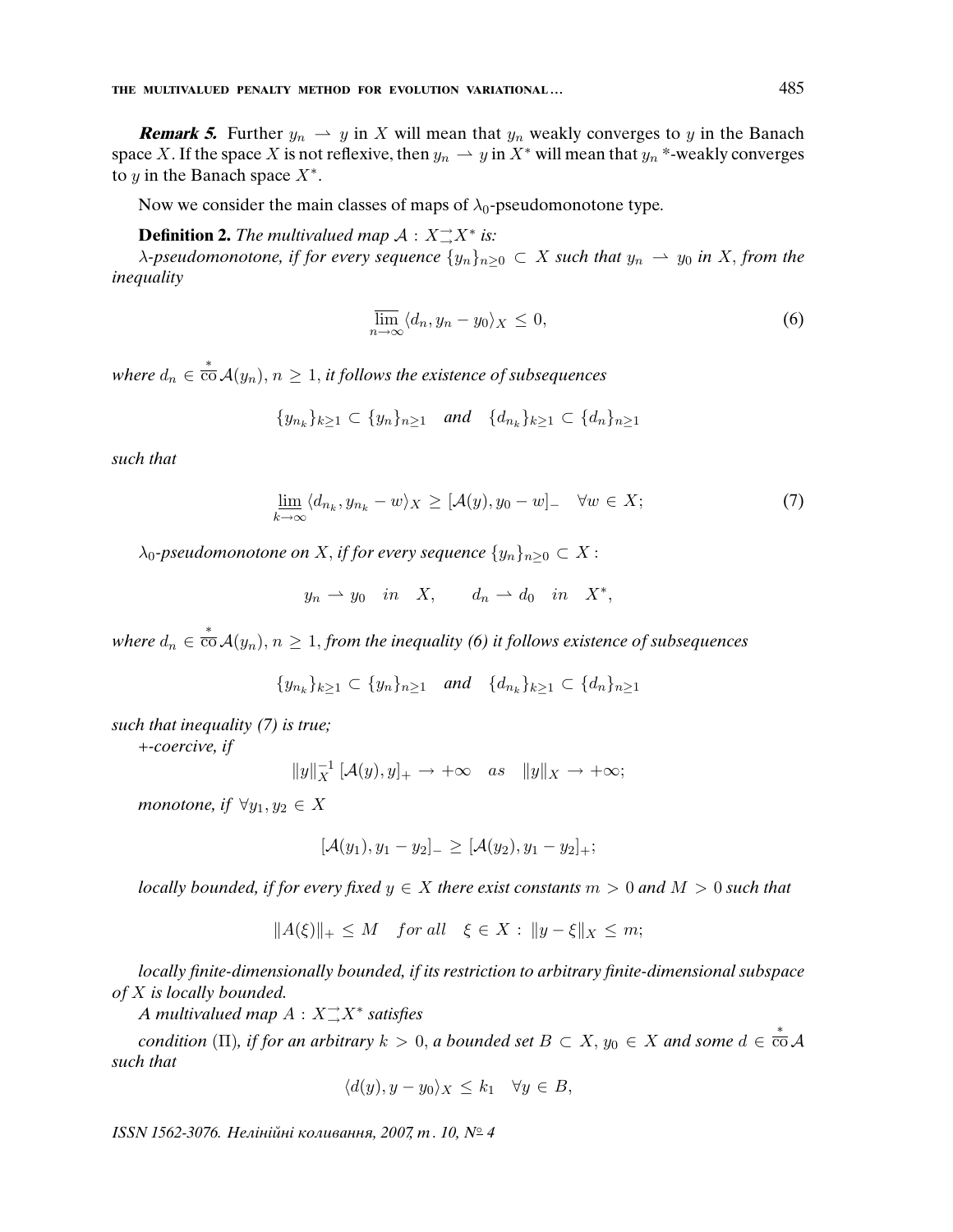there exists  $C > 0$  such that

$$
||d(y)||_{X^*} \leq C \quad \forall y \in B;
$$

property  $(\kappa)$ , if for an arbitrary set D bounded in X there exists  $c \in \mathbb{R}_+$  such that

$$
[\mathcal{A}(v), v]_+ \ge -c \|v\|_X \quad \forall v \in D.
$$

We remark that every bounded multivalued map and every monotone multivalued operator with bounded values, including subdifferential maps, satisfy property  $(\kappa)$ .

**Remark 6.** The idea of passage to subsequences in the Definition 2 was adopted by us from I. V. Skripnik's work [19].

### The main properties of  $\lambda_0$ -pseudomonotone maps.

**Remark 7.** It is obvious that every  $\lambda$ -pseudomonotone map is  $\lambda_0$ -pseudomonotone. For bounded maps defined in reflexive Banach spaces the converse implication is true too.

**Proof.** Let  $A : X \rightarrow X^*$  be a  $\lambda_0$ -pseudomonotone map,  $y_n \rightarrow y$  weakly in X and let (6) hold, where  $d_n \in \overline{\text{co}} A(y_n)$ . Boundedness of the operator A immediately implies boundedness of  $\overline{co} A$  and, hence, boundedness of the sequence  $\{d_n\}$  in  $X^*$ . Consequently, there exists a subsequence  $\{d_m\} \subset \{d_n\}$  and, respectively,  $\{y_m\} \subset \{y_n\}$  such that  $d_m \to d$  weakly in  $X^*$ and, at the same time,

$$
\overline{\lim}_{m \to \infty} \left\langle d_m, y_m - v \right\rangle_X \le \overline{\lim}_{n \to \infty} \left\langle d_n, y_n - v \right\rangle_X \le 0.
$$

Since the operator A is  $\lambda_0$ -pseudomonotone, there exists one more subsequence (we use for it the same notations) for which

$$
\overline{\lim}_{m \to \infty} \langle d_m, y_m - v \rangle_X \leq [A(y), y - v]_- \quad \forall v \in X,
$$

and this proves our statement. (Let us pay our attention that in the classical definitions (without passing to subsequences, this statement is complicated!).

In the work of F. Browder and P. Hess [20] a class of the generous pseudomonotone operators was introduced. An operator  $A: X \rightarrow X^*$  is called *generous pseudomonotone* if

1)  $A(y) \in C_v(X^*)$  and  $A(y)$  is bounded in  $X^* \,\forall y \in D(A)$ ;

2) for every pair of sequences  $\{y_n\}_{n\geq 1} \subset X$  and  $\{d_n\}_{n\geq 1} \subset X^*$  such that  $d_n \in A(y_n)$ ,  $y_n \to y$  weakly in X,  $d_n \to d^*$ -weakly in X<sup>\*</sup> and inequality (6) implies that  $d \in A(y)$  and  $\langle d_n, y_n \rangle_X \to \langle d, y \rangle_X.$ 

**Proposition 2.** Every generous pseudomonotone operator is  $\lambda_0$ -pseudomonotone.

**Proof.** Let  $y_n \to y$  weakly in  $X$ ,  $A(y_n) \ni d_n \to d^*$ -weakly in  $X^*$  and let (6) hold. Then, in view of generous pseudomonotony,  $\langle d_n, y_n \rangle_X \to \langle d, y \rangle_X$  and  $d \in A(y)$ , consequently,

$$
\underline{\lim}_{n \to \infty} \langle d_n, y_n - v \rangle_X = \langle d, y - v \rangle_X \ge [A(y), y - v] \quad \forall v \in X.
$$

The proposition is proved.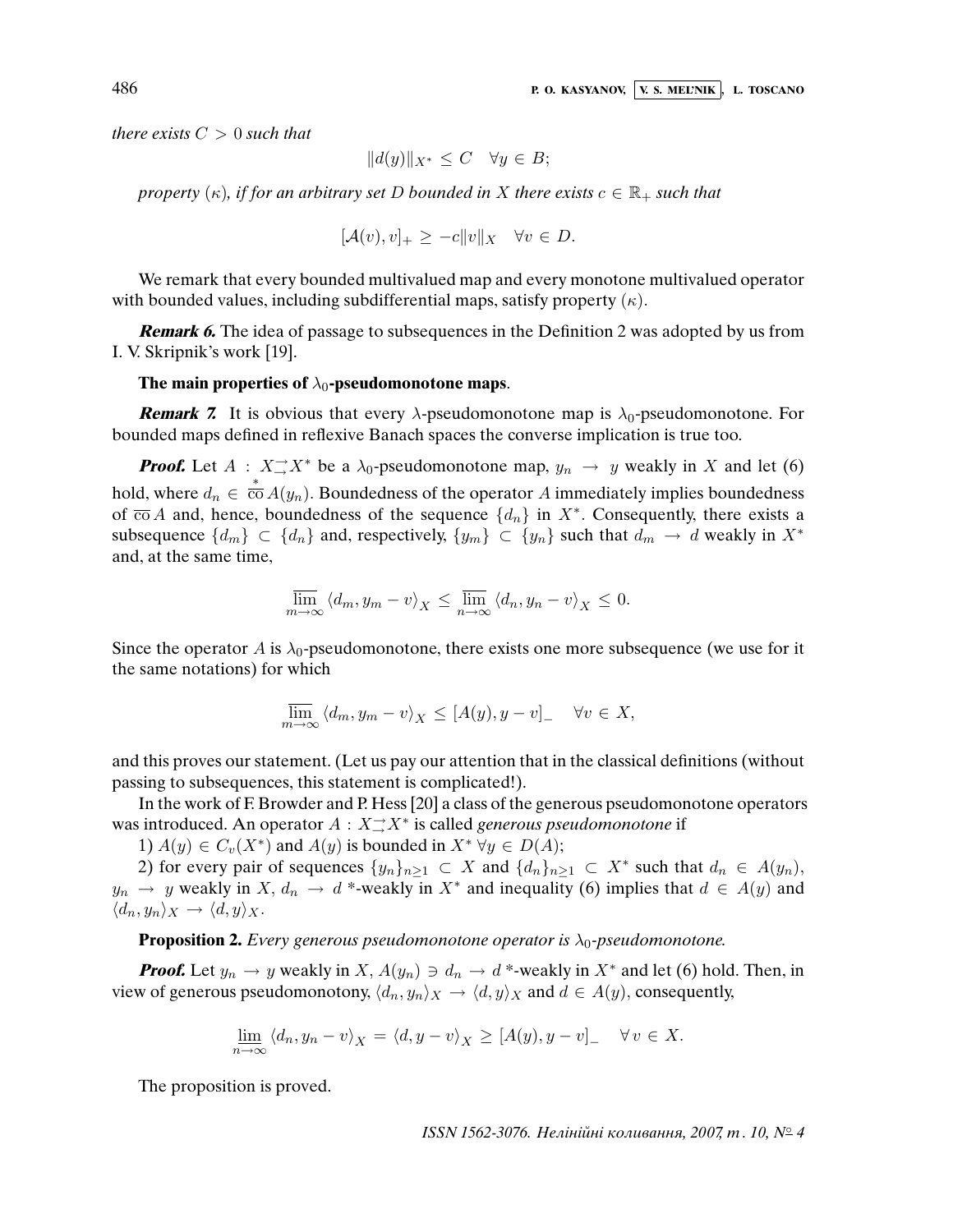The converse implication is not true. However the next statement is true.

**Proposition 3.** Let  $A : X \rightarrow X^*$  be a  $\lambda_0$ -pseudomonotone operator. Then the next property takes place:

if  $y_n \to y$  weakly in  $X, \frac{*}{c} \circ A(y_n) \ni d_n \to d$  \*-weakly in  $X^*$  and inequality (6) is true, then there exist subsequences  $\{y_m\}\subset \{y_n\}$  and  $\{d_m\}\subset \{d_n\}$  such that  $\langle d_m, y_m\rangle_X \to \langle d, y\rangle_X$  and, in particular,  $d \in \frac{\tilde{*}}{\text{co}} A(y)$ .

**Proof.** Let  $\{y_n\}$ ,  $\{d_n\}$  be the required sequences. Hence we can choose subsequences  $\{y_m\}$ ,  ${d_m}$  such that the inequality (7) is true. Setting  $v = y$  we obtain that  $\langle d_m, y_m - y \rangle_X \to 0$  or  $\langle d_m, y_m \rangle_X \to \langle d, y \rangle_X$ . In particular,

$$
\langle d, y - v \rangle_X = \lim_{m \to \infty} \langle d_m, y_m - v \rangle_X \ge [A(y), y - v] \quad \forall v \in X.
$$

From here and from the Proposition 1 we obtain that  $d \in \overline{co} A(y)$ .

The proposition is proved.

**Proposition 4.** Let  $A: X \rightarrow X^*$  be a  $\lambda$ -pseudomonotone map with bounded values. Then the next property holds:

if  $y_n \to y$  weakly in  $X, d_n \in \overline{co} A(y_n)$ , and inequality (6) is true, then there exist subsequences  ${y_m}$ ,  ${d_m}$  such that for every  $v \in X$  there exists  $\zeta(v) \in \overline{co} A(y)$  such that

$$
\underline{\lim}_{m \to \infty} \langle d_m, y_m - v \rangle_X \ge \langle \zeta(v), y - v \rangle_X. \tag{8}
$$

**Proof.** Let  $y_n \to y$  weakly in  $X, d_n \in \overline{co} A(y_n)$ , and inequality (6) be true. Then, passing to the corresponding subsequences, we come to

$$
\underline{\lim}_{m \to \infty} \langle d_m, y_m - v \rangle_X \ge [A(y), y - v] \quad \forall v \in X. \tag{9}
$$

The next proposition is an alternative of the generous Weierstrass theorem [21].

**Lemma 2.** Let X be a Banach space,  $K \subset X^*$  be \*-closed set in  $X^*, L : X^* \to \overline{R} =$  $= R \cup \{+\infty\}$  be lower \*-semicontinuous functional. Moreover, let one of the following conditions hold:  $\boldsymbol{u}$   $\boldsymbol{v}$  is bounded,  $\boldsymbol{v}$ 

the set K is bounded,  
\n
$$
\lim_{\|v\|_{X^*}\to\infty} L(v) = +\infty.
$$

Then the functional L is bounded from below on K, it reaches on K its in*fi*mum m and the set

$$
E = \{ v \in K | L(v) \} = m.
$$

is  $*$ -compact in  $X^*$ .

The proof is similar to the proof of the Theorem 9.3 from [21].

Now let us continue the proof of the Proposition 4. The set  $\overline{co} A(y)$  is \*-weakly closed and bounded; the functional  $X^* \ni w \mapsto \langle w, y - v \rangle_X$  is \*-weakly lower semicontinuous for every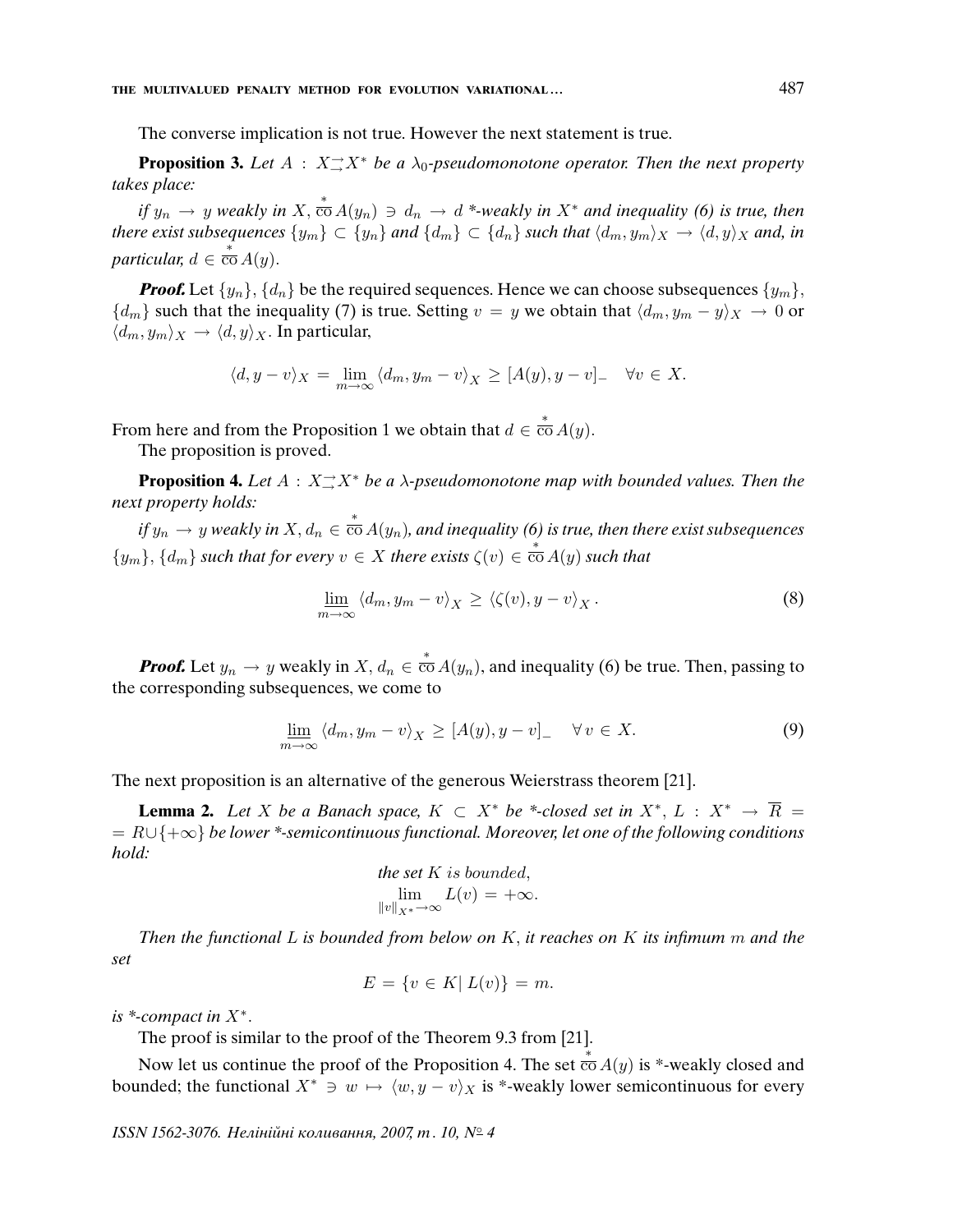$v \in X$ . Then in virtue of Lemma 2 there exists  $\zeta(v) \in \overline{\text{co}} A(y)$  such that  $[A(y), y - v]_{-}$  $= \langle \zeta(v), y - v \rangle_X$ . From here and from the inequality (9) we get (8).

The proposition is proved.

**Definition 3.** The multivalued map  $A: X \to C_v(X^*)$  satisfies the property  $(M)$ , if from  ${y_n}_{n\geq 0} \subset X, d_n \in A(y_n), n \geq 1$ , such that

 $y_n \rightharpoonup y_0$  in  $X$ ,  $d_n \rightharpoonup d_0$  in  $X^*$ , and  $\overline{\lim}_{n \to \infty} \langle d_n, y_n \rangle_X \leq \langle d_0, y_0 \rangle_X$ 

it follows that  $d_0 \in A(y_0)$ .

**Definition 4.** The operator  $L$  :  $D(L) \subset X \to X^*$  is called maximal monotone if it is monotone and from the inequality

$$
\langle w - L(u), v - u \rangle_X \ge 0 \quad \forall u \in D(L),
$$

it follows that  $v \in D(L)$  and  $L(v) = w$ .

**Definition 5.** The set

$$
\partial \varphi(v) = \{ p \in X^* \mid \langle p, u - v \rangle_X \le \varphi(u) - \varphi(v) \,\forall u \in X \} =
$$

$$
= \{ p \in X^* \mid \langle p, u - v \rangle_X \leq [\partial \varphi(v), u - v]_+ \,\forall u \in X \}
$$

refers to the subdifferential map of the functional  $\varphi : X \to \mathbb{R}$  at the point  $v \in X$ .

**Proposition 5.** Let a Banach space X be reflexive,  $A : X \rightarrow X^*$  be a  $\lambda_0$ -pseudomonotone operator, and the map  $B: X \rightarrow X^*$  have the following properties:

1) the map  $\overline{\text{co}} B : X \rightarrow X^*$  is compact, i.e., it maps sets bounded in X into sets precompact in X<sup>∗</sup> ;

2) the graph  $\stackrel{*}{\overline{\text{co}}} B$  is closed in  $X \times X^*$  with respect to the weak topology in  $X$  and the strong one in X<sup>∗</sup> .

Then the map  $C = A + B$  is  $\lambda_0$ -pseudomonotone.

**Proof.** Let  $y_n \to y$  weakly in  $X, d_n \in \overline{co} C(y_n), d_n \to d^*$ -weakly in  $X^*$ , and inequality (6) hold.

Since the operator  $B: X \to X^*$  is compact,  $\frac{\partial}{\partial C} C = \frac{\partial}{\partial D} A + \frac{\partial}{\partial D} B$  and, hence,  $d_n = d'_n + d''_n$  for some  $d'_n \in \overline{\text{co}}\,A(y_n), d''_n \in \overline{\text{co}}\,B(y_n)$ .

In virtue of property 1) we get that, for some subsequence  $\{y_k\} \subset \{y_n\}, d_k'' \to d''$  strongly in  $X^*$  for some  $d'' \in \overline{{\rm co}} B(y)$  (Condition 2)). Hence,  $d''_k \to d''$  \*-weakly in  $X^*$ . So  $d'_k \to d' = d-d''$ ∗ \*-weakly in  $X^*$ .

From inequality (6), passing to a subsequence  $\{y_m\} \subset \{y_k\}$ , we find

$$
0 \geq \overline{\lim}_{n \to \infty} \langle d_n, y_n - y \rangle_X \geq \overline{\lim}_{k \to \infty} \langle d_k, y_k - y \rangle_X \geq
$$
  

$$
\geq \overline{\lim}_{k \to \infty} \langle d'_k, y_k - y \rangle_X + \underline{\lim}_{k \to \infty} \langle d''_k, y_k - y \rangle_X \geq
$$
  

$$
\geq \overline{\lim}_{m \to \infty} \langle d'_m, y_m - y \rangle_X + \underline{\lim}_{m \to \infty} \langle d''_m, y_m - y \rangle_X.
$$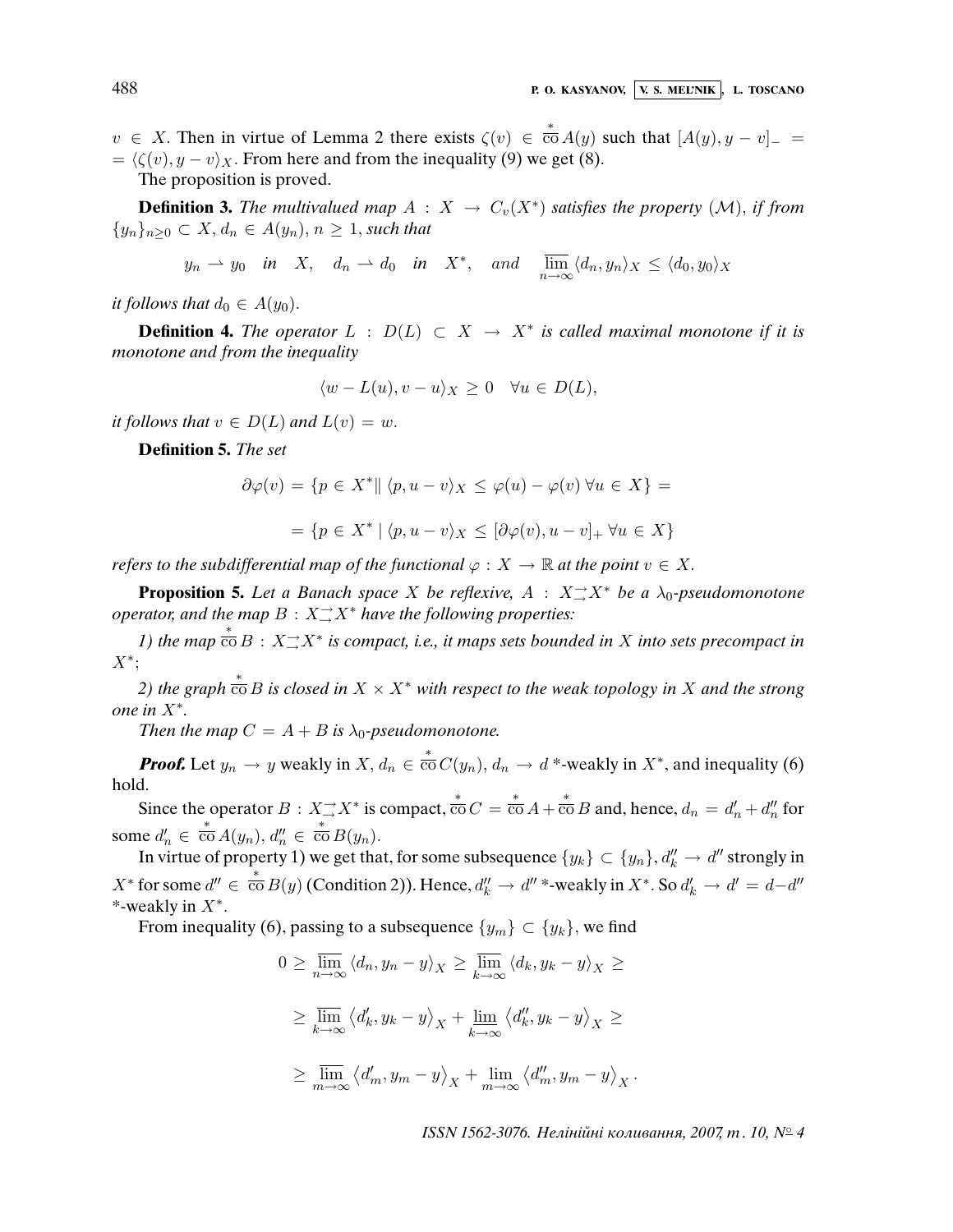**THE MULTIVALUED PENALTY METHOD FOR EVOLUTION VARIATIONAL . . .** 489

Then

$$
\overline{\lim}_{m \to \infty} \left\langle d'_m, y_m - y \right\rangle_X \leq 0.
$$

Now, if we pass again to subsequences (we use the same notations) in virtue of  $\lambda_0$ -pseudomonotony of A, we obtain

$$
\underline{\lim}_{m \to \infty} \langle d'_m, y_m - v \rangle_X \geq [A(y), y - v]_- \quad \forall v \in X,
$$

$$
\underline{\lim}_{m \to \infty} \langle d_m, y_m - v \rangle_X = \underline{\lim}_{m \to \infty} \langle d'_m, y_m - v \rangle_X + \underline{\lim}_{m \to \infty} \langle d''_m, y_m - v \rangle_X \ge
$$
  

$$
\ge [A(y), y - v]_- + \langle d'', y - v \rangle_X \ge [C(y), y - v]_- \quad \forall v \in X.
$$

The proposition is proved.

**Proposition 6.** Let  $A: X \rightarrow X^*$  be a  $\lambda_0$ -pseudomonotone operator, there be a reflexive Banach space Y such that X is compactly and densely embedded in  $Y, \overline{co} B : Y \rightarrow Y^*$  be a locally bounded *i*<br>demiclosed multivalued map (i.e., gr  $\overline{\overline{co}}$  B is closed in  $Y \times Y^*$  with respect to the strong topology on Y and the \*-weak topology on Y\*). Then  $C = A + B$  is a  $\lambda_0$ -pseudomonotone map.

**Proof.** Let  $y_n \to y$  weakly in  $X, d_n \in \overline{co} C(y_n), d_n \to d^*$ -weakly in  $X^*$ , and inequality (6) hold.

The operator  $\stackrel{*}{\overline{\text{co}}} B$  is locally bounded, i.e.,  $\forall y \in X \exists N > 0$  and  $\varepsilon > 0$  such that

$$
\|\stackrel{*}{\overline{\operatorname{co}}} B(\xi)\|_+\leq N,\quad \text{as}\quad \|\xi-y\|_X\leq \varepsilon.
$$

It is obvious that every locally bounded operator is bounded-value. Therefore

$$
\stackrel{*}{\overline{\text{co}}} C(y) = \stackrel{*}{\overline{\text{co}}} A(y) + \stackrel{*}{\overline{\text{co}}} B(y)
$$

and  $d_n = d'_n + d''_n$  for some  $d'_n \in \overline{co} A(y_n)$  and  $d''_n \in \overline{co} B(y_n)$ . Since  $y_n \to y$  strongly in *Y*, in virtue of the locally boundedness of  $\overline{co} B$  it follows that the sequence  $\{d''_n\}$  is bounded in Y<sup>\*</sup>. Hence there is a subsequence  $\{d''_m\} \subset \{d''_n\}$  such that  $d''_m \to d''$  \*-weakly Y<sup>\*</sup>. Under the conditions of the proposition, the embedding operator  $I^* : Y^* \to X^*$  is continuous, so  $I^*$ remains continuous in \*-weak topologies [22] too. Hence,  $d''_m \to d''$  \*-weakly in  $X^*$  and, finally,  $d'_m = d_m - d''_m \to d' = d - d''$ \*-weakly in  $X^*$ .

From inequality (6), passing to a subsequence  $\{y_k\} \subset \{y_m\}$ , we find

$$
0 \ge \overline{\lim}_{n \to \infty} \langle d_n, y_n - y \rangle_X \ge \overline{\lim}_{m \to \infty} \langle d_m, y_m - y \rangle_X \ge
$$
  

$$
\ge \overline{\lim}_{m \to \infty} \langle d'_m, y_m - y \rangle_X + \underline{\lim}_{m \to \infty} \langle d''_m, y_m - y \rangle_Y \ge
$$
  

$$
\ge \overline{\lim}_{k \to \infty} \langle d'_k, y_k - y \rangle_X + \underline{\lim}_{k \to \infty} \langle d''_k, y_k - y \rangle_Y.
$$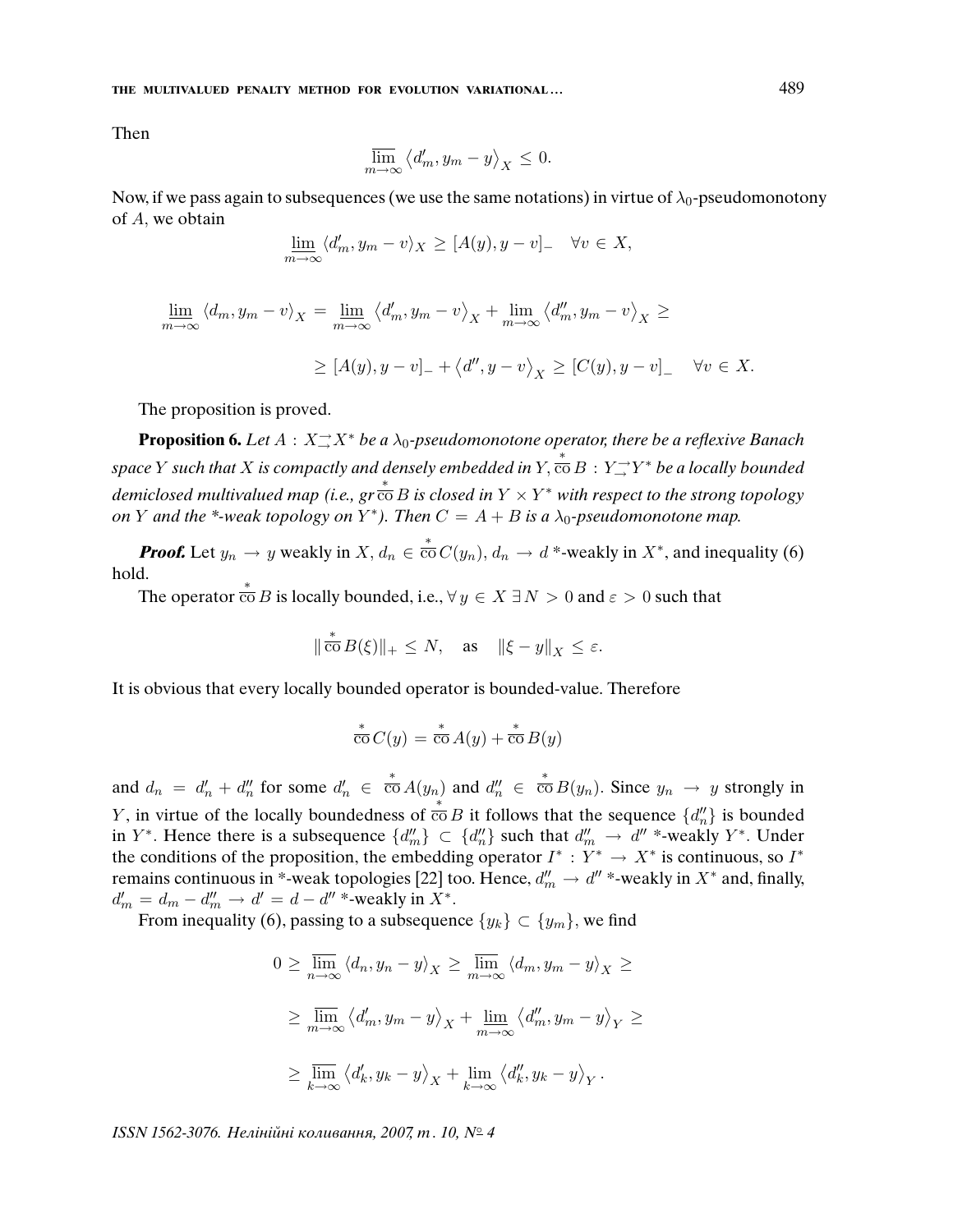In virtue of the compact embedding  $X \subset Y$  we have that  $y_k \to y$  strongly in Y. Moreover, the sequence  $\{d''_k\}$  is bounded in  $Y^*$ , therefore,

$$
\langle d_k'', y_k - y \rangle_Y \to 0.
$$

Then we obtain

$$
\overline{\lim}_{k \to \infty} \left\langle d'_k, y_k - v \right\rangle_X \le 0;
$$

hence after the transition to a subsequence, due to the  $\lambda_0$ -pseudomonotonicity of A, we obtain

$$
\underline{\lim}_{m_k \to \infty} \left\langle d'_{m_k}, y_{m_k} - v \right\rangle_X \geq [A(y), y - v] - \forall v \in X.
$$

Further, since the operator  $\overline{\overline{co}} B$  is demiclosed,  $d'' \in \overline{\overline{co}} B(y)$  and

$$
\lim_{m_k \to \infty} \langle d_{m_k}, y_{m_k} - v \rangle_X = \lim_{m_k \to \infty} \langle d'_{m_k}, y_{m_k} - v \rangle_X +
$$
  
+ 
$$
\lim_{m_k \to \infty} \langle d''_{m_k}, y_{m_k} - v \rangle_Y \ge [A(y), y - v]_+ \langle d'', y - v \rangle_Y \ge
$$
  

$$
\ge [C(y), y - v]_- \quad \forall \ v \in X.
$$

The proposition is proved.

**Definition 6.** The operator  $A: X \rightarrow X^*$  is radially continuous from above, if  $\forall x, h \in X$ 

$$
\overline{\lim}_{t \to +0} [A(x+th), h]_+ \le [A(x), h]_+ \, ;
$$

radially semi-continuous, if  $\forall x, h \in X$  the next inequality takes place

$$
\overline{\lim}_{t \to +0} \left[ A(x+th), h \right]_{-} \leq \left[ A(x), h \right]_{+}
$$

(it is clear that every radially continuous from above multivalued operator is radially semi-continuous).

**Proposition 7.** Let  $A : X \rightarrow X^*$  be an upper semi-continuous multivalued operator which operates from a Banach space X with the strong topology into  $X^*$  with the topology  $\sigma(X^*; X)$ . Then A is radially semi-continuous.

*Proof.* Every upper semi-continuous multivalued map which operates from X with the strong topology into  $X^*$  with the topology  $\sigma(X^*; X)$  is hemicontinuous from above [23], i.e., from  $x_n \to x$  strongly in X it follows that

$$
\overline{\lim}_{n \to \infty} [A(x_n), v]_+ \leq [A(x), v]_+ \quad \forall \, v \in X.
$$

It is necessary to note that operator an hemicontinuous from above is radially continuous from above, so it is radially semi-continuous.

The proposition is proved.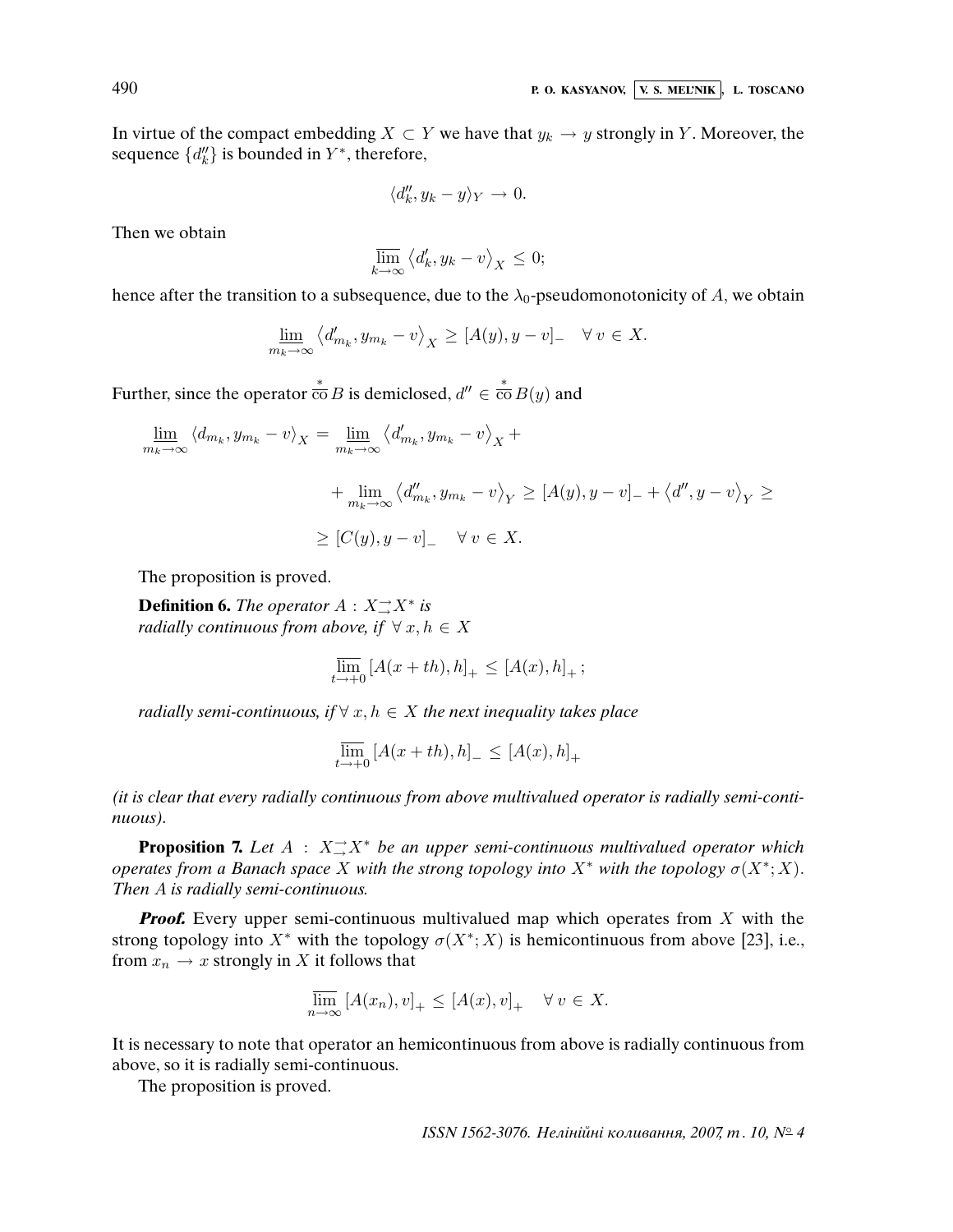Furthers, we denote by  $\Phi_0$  the class of all functions  $C : \mathbb{R}_+ \times \mathbb{R}_+ \to \mathbb{R}$  such that for every  $r \geq 0$  the real-valued function  $C(r, \cdot)$  is continuous on  $\mathbb{R}_+$  and

$$
t^{-1}C(r_1, tr_2) \to 0
$$
 as  $t \to 0+$   $\forall r_1, r_2 > 0$ .

**Definition 7.** A multivalued map  $A: X \rightarrow X^*$  is

an operator with semibounded variation (s.b.v.), if  $\forall R > 0$  for any  $y_1, y_2 \in X$  such that  $||y_i||_X \leq R$ ,  $i = 1, 2$ , the next inequality fulfills:

$$
[A(y_1), y_1 - y_2]_{-} \geq [A(y_2), y_1 - y_2]_{+} - C\left(R; \|y_1 - y_2\|_{X}'\right), \tag{10}
$$

where  $C\in\Phi_0,\left\|\cdot\right\|_X'$  is the compact norm on  $X;$ 

an operator with  $l$ -s.b.v., if instead of  $(10)$ , the following inequality is true:

$$
[A(y_1), y_1 - y_2]_{-} \geq [A(y_2), y_1 - y_2]_{-} - C(R; ||y_1 - y_2||'_{X}).
$$

**Proposition 8.** Let  $A = A_0 + A_1 : X \rightarrow X^*$ , where  $A_0 : X \rightarrow X^*$  is a monotone map, and the multivalued operator  $A_1: X{\rightarrow \atop \rightarrow} X^*$  has the following properties:

1) there is a linear normalized space Y in which X is compactly and densely embedded;

2) the operator  $A_1:Y\substack{\rightarrow \\to}Y^*$  is unequivocal and locally polynomial, i.e.,  $\forall R>0$  there exists a natural  $n = n(R)$  and a polynomial

$$
P_R(t) = \sum_{0 < \alpha \le n} \lambda_\alpha(R) t^\alpha
$$

with continuous factors  $\lambda_{\alpha}(R) \geq 0$  such that

$$
||A_1(y_1) - A_1(y_2)||_+ \le P_R(||y_1 - y_2||_Y) \quad \forall ||y_i||_Y \le R, \quad i = 1, 2.
$$

Then  $A$  is an operator with s.b.v.

**Proposition 9.** Let in Proposition 8 the operator  $A_0: X \rightarrow X^*$  be l-monotone, i.e.,

$$
[A_0(y_1), y_1 - y_2]_{-} \geq [A_0(y_2), y_1 - y_2]_{-} \quad \forall y_1, y_2 \in X,
$$

and instead of the condition 2) we have the following:

2') the multivalued map  $A_1: Y \rightarrow Y^*$  is locally polynomial in the sense that for an arbitrary  $R > 0$  there exist  $n = n(R)$  and a polynomial  $P_R(t)$  for which

$$
d_H(A_1(y_1), A_1(y_2)) \le P_R(\|y_1 - y_2\|_Y) \quad \forall \|y_i\|_Y \le R, \quad i = 1, 2,
$$
 (11)

where  $d_H(\cdot, \cdot)$  is the Hausdorff metric.

Then  $A = A_0 + A_1$  is an operator with l-s.b.v.

*Proof.* The proof is related to Proposition 9. In the case of Proposition 8 the reasonings are similar. Since

$$
\forall y_1, y_2 \in X : \quad [A_0(y_1), y_1 - y_2]_{-} \geq [A_0(y_2), y_1 - y_2]_{-},
$$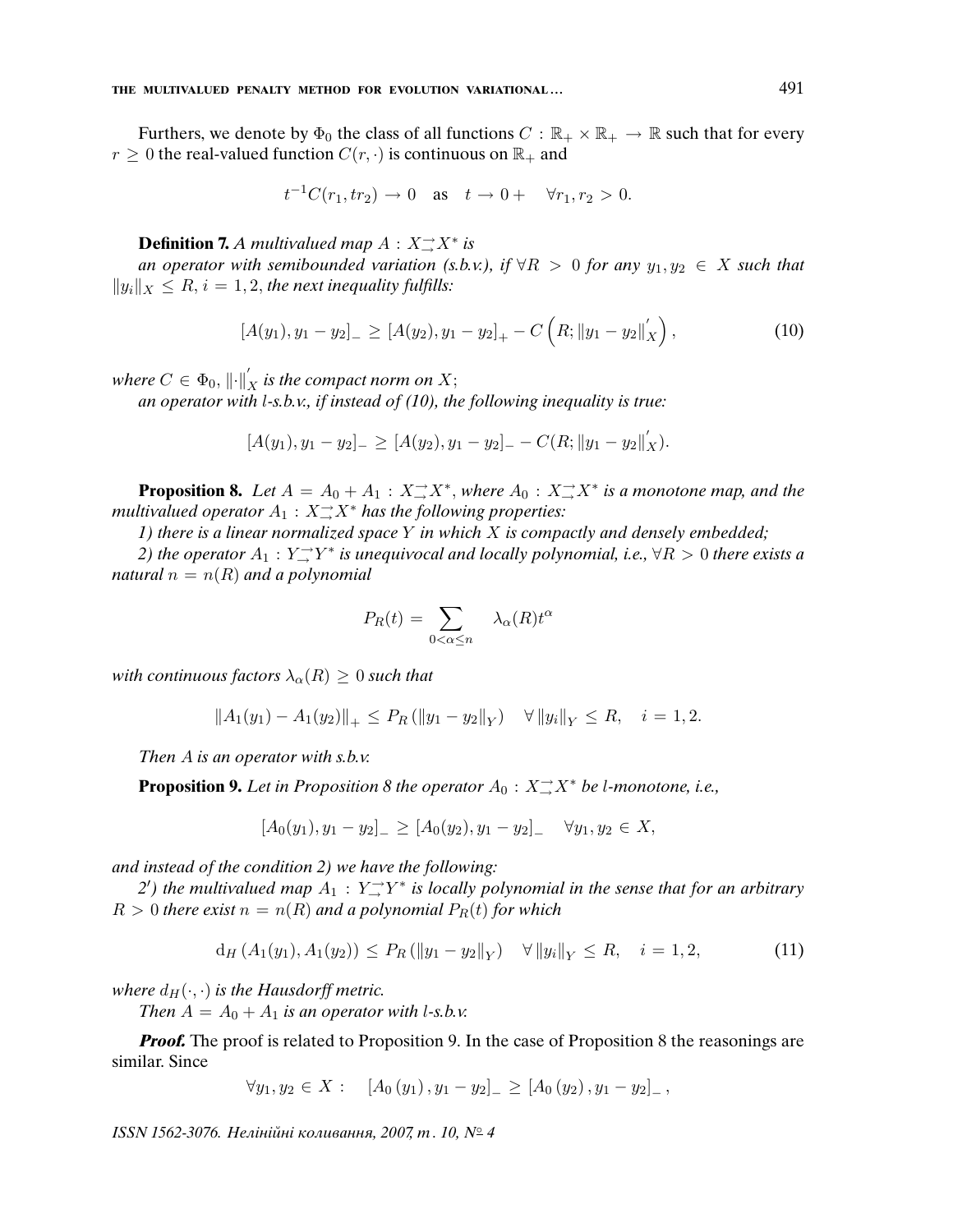,

we only need to estimate

$$
[A_1(y_1), y_1 - y_2]_- - [A_1(y_2), y_1 - y_2]_-.
$$

For each  $d_1 \in A_1(y_1)$ ,  $d_2 \in A_1(y_2)$  we find that

$$
\langle d_2, y_1 - y_2 \rangle_X - \langle d_1, y_1 - y_2 \rangle_X = \langle d_2, y_1 - y_2 \rangle_Y -
$$
  
- 
$$
\langle d_1, y_1 - y_2 \rangle_Y \le ||d_1 - d_2||_{Y^*} ||y_1 - y_2||_Y
$$

hence

$$
[A_1(y_2), y_1-y_2]_- - [A_1(y_1), y_1-y_2]_- \leq \text{dist}(A_1(y_1), A_1(y_2)) \|y_1-y_2\|_Y.
$$

From here and from estimate (11), since  $||y_i||_X \leq R$  (then  $||y_i||_Y \leq R$ ),  $i = 1, 2$ , we obtain

$$
[A_1(y_1), y_1 - y_2]_{-} \geq [A_1(y_2), y_1 - y_2]_{-} - C(\hat{R}; \|y_1 - y_2\|_{X}'),
$$

where  $\left\| \cdot \right\|_{X}^{'} = \left\| \cdot \right\|_{Y}, C(R, t) = P_{R}(t) t.$ 

It is now easy to check that  $C \in \Phi_0$ .

The proposition is proved.

**Proposition 10.** Let one of the following conditions be ful*fi*lled:

1)  $A: X \rightarrow X^*$  is a radially semi-continuous operator with s.b.v.;

2)  $A: X \rightarrow^* X^*$  is a multivalued operator radially continuous from above with l-s.b.v. and with compact values.

Then A is a  $\lambda_0$ -pseudomonotone multivalued map.

**Proof.** Let  $y_n \to y$  weakly in X,  $\overline{co} A(y_n) \ni d_n \to d$  \*-weakly in  $X^*$ , and inequality (6) be true.

At first we assume that the condition 1) is true. Hence, by using s.b.v. property for  $A$ , we get

$$
\langle d_n, y_{n-v} \rangle_X \geq [A(y_n), y_n - v]_- \geq [A(v), y_n - v]_+ - C(R; ||y_n - v||_X') \quad \forall v \in X.
$$

The functional  $X \ni w \mapsto [A(v), w]_+$  is convex and lower semi-continuous. So it is weakly lower semi-continuous. Therefore, if we substitute in the last inequality  $v = y$  and pass to the limit as  $n \to \infty$ , from the properties of the function C, we obtain that  $\lim_{n \to \infty}$  $\lim_{n\to\infty} \langle d_n, y_n - y \rangle_X \geq 0$ , i.e.,

$$
\langle d_n, y_n - y \rangle_X \to 0.
$$

For each  $h \in X$  and  $\tau \in [0, 1]$  let us put  $w(\tau) = \tau h + (1 - \tau) y$ . Then

$$
\left\langle d_n, y_n - w(\tau) \right\rangle_X \geq \left[ A \left( w(\tau) \right), y_n - w(\tau) \right]_+ - C \left( R; \left\| y_n - w(\tau) \right\|_X' \right)
$$

and, passing to limit as  $n \to +\infty$ ,

$$
\tau \lim_{n \to \infty} \left\langle d_n, y - h \right\rangle_X \geq \tau \left[ A \left( w \left( \tau \right) \right), y - h \right]_+ - C \left( R; \tau \| y - h \|_X' \right).
$$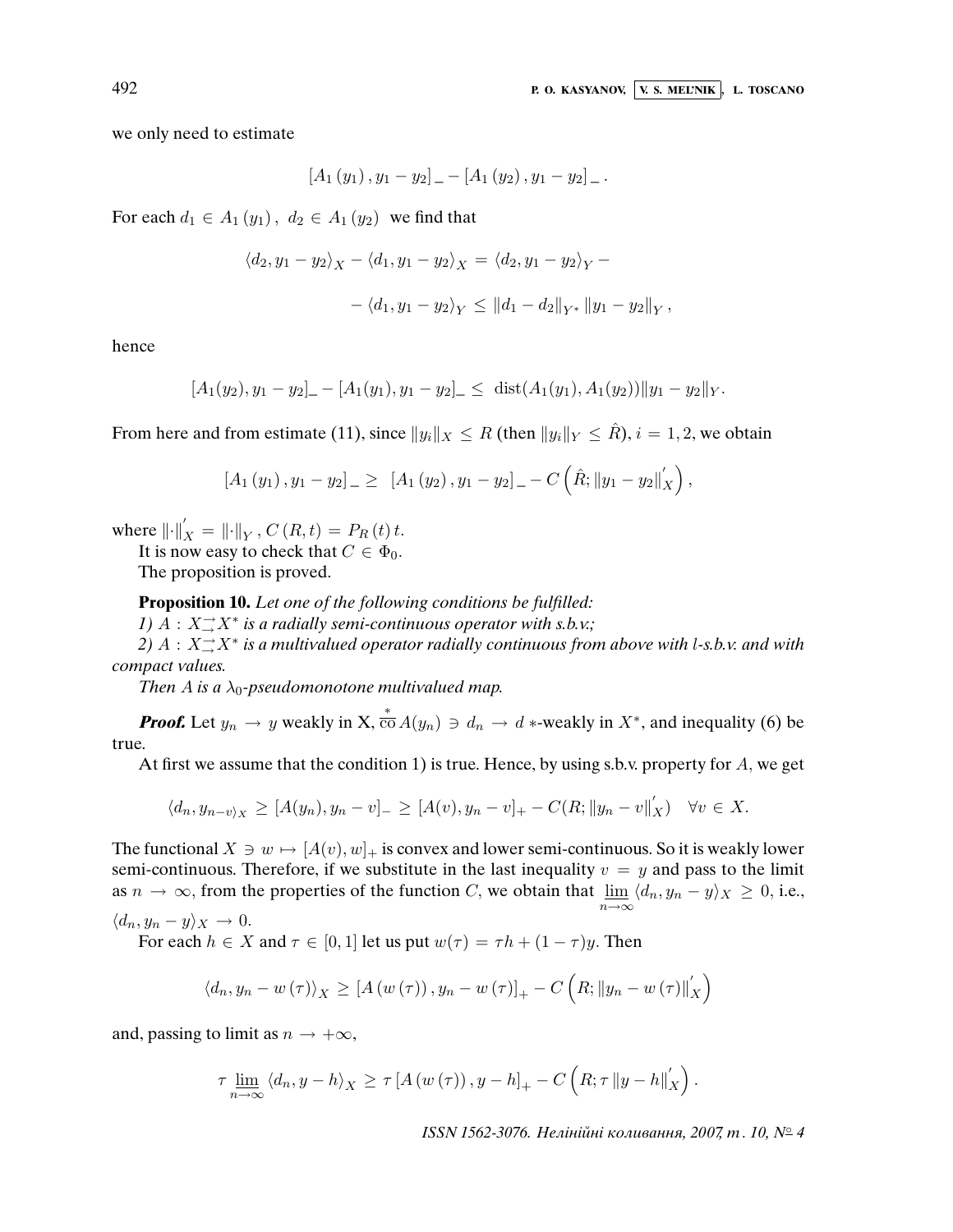If we divide the obtained inequality by  $\tau$  and pass to the limit as  $\tau \to +0$ , using the radial semi-continuity and the properties of the function  $C$ , we get

$$
\forall h \in X: \quad \lim_{n \to \infty} \langle d_n, y - h \rangle_X \ge \lim_{\tau \to +0} \left[ A \left( w \left( \tau \right) \right), y - h \right]_+ + \dots + \lim_{\tau \to +0} \frac{1}{\tau} C \left( R; \tau \| y - h \|^{\prime}_X \right) \ge \left[ A \left( y \right), y - h \right]_-.
$$

In virtue of  $\langle d_n, y_n - y \rangle_X \to 0$  we have that

$$
\underline{\lim}_{n \to \infty} \langle d_n, y_n - h \rangle_X = \underline{\lim}_{n \to \infty} \langle d_n, y - h \rangle_X \geq [A(y), y - h] \quad \forall h \in X,
$$

which proves the first statement of the proposition.

Now let us consider the main distinctive feature of the second statement. From l-s.b.v. of the multivalued operator A, we have

$$
\underline{\lim}_{n \to \infty} \langle d_n, y_n - v \rangle_X \ge \underline{\lim}_{n \to \infty} \left[ A(y_n), y_n - v \right]_- \ge
$$
\n
$$
\ge \underline{\lim}_{n \to \infty} \left[ A(v), y_n - v \right]_- - C \left( R; \|y - v\|_X' \right). \tag{12}
$$

Let us estimate the first component in the right-hand side of (12). At first, we prove that the functional

$$
X \ni h \mapsto [A(v), h]_{-}
$$

is weakly lower semi-continuous for every  $v \in X$ . In fact, let  $z_n \to z$  weakly in X. Then for every  $n = 1, 2, \dots$  there exists  $\xi_n \in \stackrel{*}{\text{co}} A(v)$  such that

$$
[A(v), z_n]_- = \langle \xi_n, z_n \rangle_X.
$$

From the sequence  $\{\xi_n; z_n\}$  let us pass to a subsequence  $\{\xi_m; z_m\}$  such that

$$
\underline{\lim}_{n\to\infty} [A(v), z_n]_- = \underline{\lim}_{n\to\infty} \langle \xi_n, z_n \rangle_X = \underline{\lim}_{m\to\infty} \langle \xi_m, z_m \rangle_X.
$$

In virtue of compactness of the set  $\stackrel{*}{\overline{\text{co}}} A(v)$ , we get that  $\xi_m \to \xi$  strongly in  $X^*$ . Hence,  $\xi \in$  $\in \overline{\text{co}} A(v)$  and

$$
\underline{\lim}_{n\to\infty}[A(v),z_n]_- = \lim_{m\to\infty}\langle \xi_m,z_m\rangle_X = \langle \xi,z\rangle_X \geq [A(v),z]_-,
$$

which proves the weak lower semicontinuity.

From the estimate (12) it follows that

$$
\underline{\lim}_{n \to \infty} \langle d_n, y_n - v \rangle_X \ge \underline{\lim}_{n \to \infty} [A(y_n), y_n - v]_- \ge
$$
  

$$
\ge [A(v), y - v]_- - C (R; ||y - v||'_X).
$$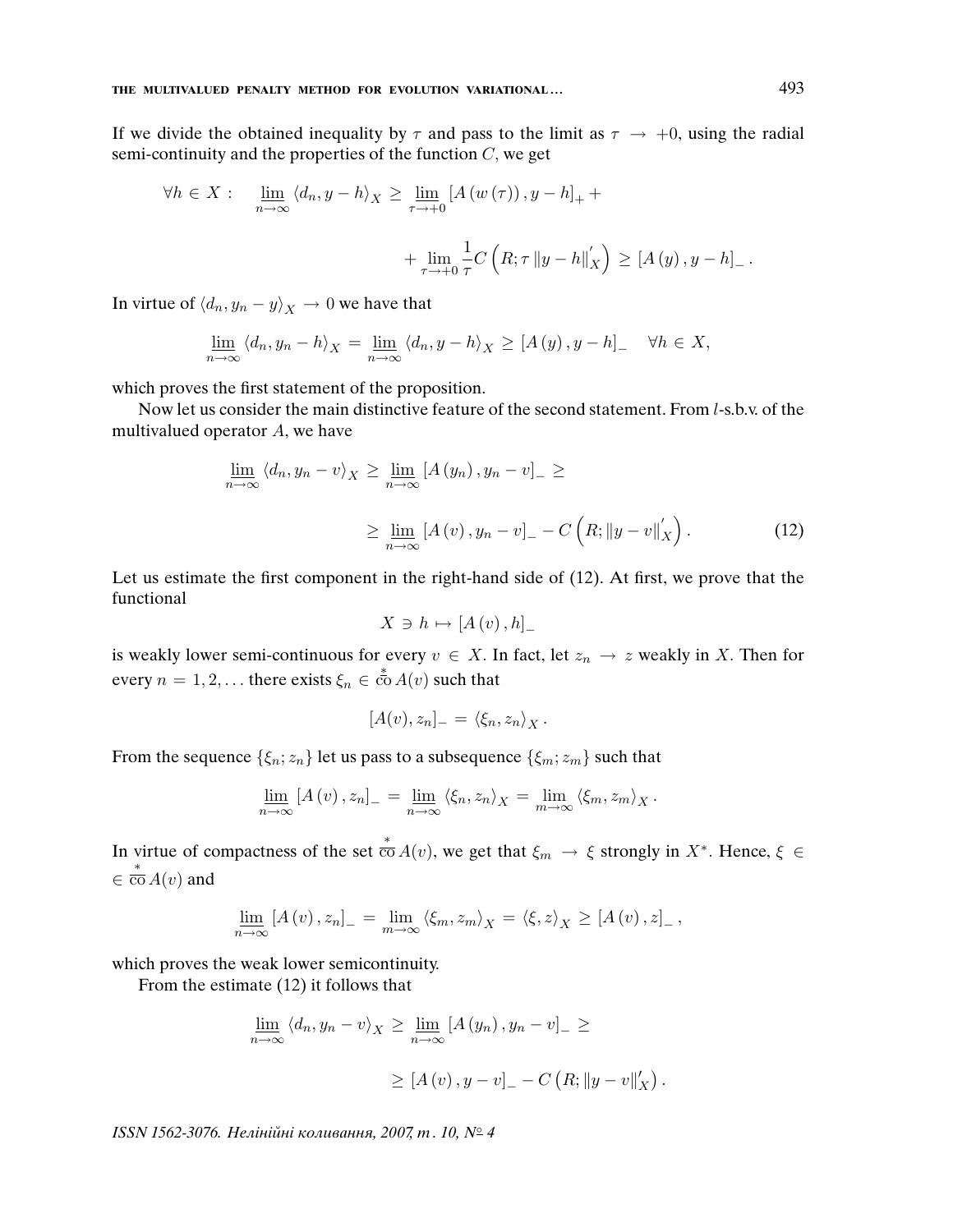If we fix, in the last inequality,  $v = y$  we obtain that  $\langle d_n, y_n - y \rangle_X \to 0$ . Therefore,

$$
\underline{\lim}_{n \to \infty} \langle d_n, y_n - v \rangle_X \geq [A(v), y - v]_+ - C\left(R; \|y - v\|_X'\right) \quad \forall v \in X.
$$

If we put, in the last inequality,  $v = tw + (1 - t)y$ , where  $w \in X, t \in [0, 1]$ , then, by dividing the result by t and passing to the limit as  $t \to +0$ , radial continuity from above of A gives that

$$
\underline{\lim}_{n \to \infty} \langle d_n, y_n - w \rangle_X \geq [A(y), y - w] \qquad \forall w \in X.
$$

The proposition is proved.

Now let X be some Banach space such that  $X = X_1 \cap X_2$ , where  $X_1, X_2$  are reflexive Banach spaces, densely and continuously embedded in some locally convex linear topological space  $Y$ .

**Definition 8.** A pair of multivalued maps  $A: X_1 \to 2^{X_1^*}$  and  $B: X_2 \to 2^{X_2^*}$  is s-mutually bounded, if for every  $M > 0$  there exists  $K(M) > 0$  such that from

$$
||y||_X \le M \quad \text{and} \quad \langle d_1(y), y \rangle_{X_1} + \langle d_2(y), y \rangle_{X_2} \le M
$$

it follows that

$$
or \t ||d_1(y)||_{X_1^*} \le K(M), \t or \t ||d_2(y)||_{X_2^*} \le K(M)
$$

for some selectors  $d_1 \in A$  and  $d_2 \in B$ .

**Lemma 3.** Let  $A : X_1 \to C_v(X_1^*)$  and  $B : X_2 \to C_v(X_2^*)$  be s-mutually bounded  $\lambda_0$ pseudomonotone on  $X_1$  and respectively on  $X_2$  multivalued maps. Then  $C := A + B : X \rightarrow$  $\rightarrow C_v(X^*)$  is a  $\lambda_0$ -pseudomonotone on X multivalued map.

**Remark 8.** If the pair  $(A; B)$  is not s-mutually bounded, then the given lemma is true only for  $\lambda$ -pseudomonotone (respectively, on  $X_1$  and on  $X_2$ ) multivalued maps.

**Remark 9.** It is obvious that if  $A: X_1 \to 2^{X_1^*}$  or  $B: X_2 \to 2^{X_2^*}$  is a bounded map, then the pair  $(A; B)$  is s-mutually bounded.

**Proof.** At first we check that  $\forall y \in X \ C(y) \in C_v(X^*)$ . The convexity of  $C(y)$  follows from the same property of  $A(y)$  and  $B(y)$ . In virtue of Mazur's theorem, it is enough to prove that the set  $C(y)$  is weakly closed. Let g be a frontier point of  $C(y)$  in the topology  $\sigma(X^*; X^{**}) =$  $= \sigma(X^*; X)$  (the space X is reflexive due to reflexivity of  $X_1$  and  $X_2$ ). Then

$$
\exists \{g_m\}_{m\geq 1} \subset C(y) : \quad g_m \to g \quad \text{weakly in} \quad X^* \quad \text{as} \quad m \to \infty.
$$

From here, since the maps  $A$  and  $B$  have bounded values, thanks to the Banach–Alaoglu theorem we may consider that for every  $m \geq 1$  there exists  $v_m \in A(y)$  and  $w_m \in B(y)$ such that  $v_m + w_m = g_m$  and passing (if it is necessary) to subsequences we obtain

$$
v_m\rightharpoonup v\quad\text{in}\quad X_1^*\quad\text{and}\quad w_m\rightharpoonup w\quad\text{in}\quad X_2^*
$$

for some  $v \in A(y)$  and  $w \in B(y)$ . Hence,  $g = v + w \in C(y)$ . So, the set  $C(y)$  is weakly closed in  $X^*$ .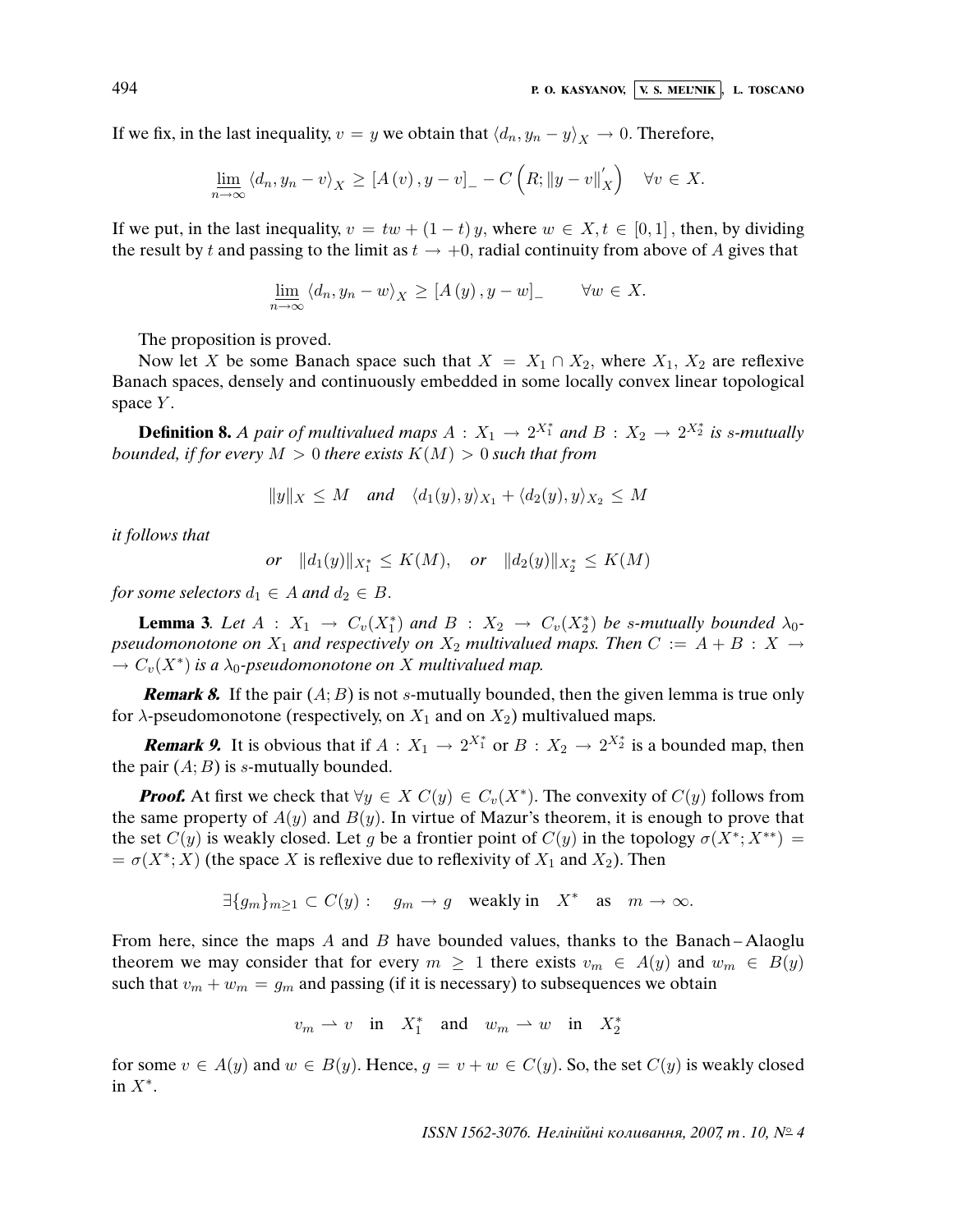Now let  $y_n \rightharpoonup y_0$  in X (from here it follows that  $y_n \rightharpoonup y_0$  in  $X_1$  and  $y_n \rightharpoonup y_0$  in  $X_2$ ),  $C(y_n) \ni d(y_n) \rightharpoonup d_0$  in  $X^*$  and inequality (6) is true. Hence, for some

$$
d_A(y_n) \in A(y_n)
$$
 and  $d_B(y_n) \in B(y_n)$ ,  $d_A(y_n) + d_B(y_n) = d(y_n)$ ,

since the pair  $(A; B)$  is s-mutually bounded, and from the estimate

$$
\langle d(y_n), y_n \rangle_X = \langle d_A(y_n) + d_B(y_n), y_n \rangle_X = \langle d_A(y_n), y_n \rangle_{X_1} + \langle d_B(y_n), y_n \rangle_{X_2} \leq k
$$

it follows that either  $\|d_A(y_n)\|_{X^*_1}\leq C$  or  $\|d_B(y_n)\|_{X^*_2}\leq C.$  Then, due to the reflexivity of  $X_1$ and  $X_2$ , passing (if it is necessary) to a subsequence, we obtain

$$
d_A(y_n) \rightharpoonup d'_0 \text{ in } X_1^* \quad \text{and} \quad d_B(y_n) \rightharpoonup d''_0 \text{ in } X_2^*.
$$

From inequality (6) it follows that

$$
\lim_{n\to\infty}\langle d_B(y_n), y_n-y_0\rangle_{X_2}+\overline{\lim}_{n\to\infty}\langle d_A(y_n), y_n-y_0\rangle_{X_1}\leq \overline{\lim}_{n\to\infty}\langle d(y_n), y_n-y_0\rangle_{X}\leq 0,
$$

or, symmetrically

$$
\lim_{n\to\infty}\langle d_A(y_n),y_n-y_0\rangle_{X_1}+\overline{\lim}_{n\to\infty}\langle d_B(y_n),y_n-y_0\rangle_{X_2}\leq \overline{\lim}_{n\to\infty}\langle d(y_n),y_n-y_0\rangle_{X}\leq 0.
$$

Let us consider the last inequality. It is obvious, that there is a subsequence  $\{y_m\}_m \subset \{y_n\}_{n\geq 1}$ such that

$$
0 \geq \overline{\lim}_{n \to \infty} \langle d_B(y_n), y_n - y_0 \rangle_{X_2} + \underline{\lim}_{n \to \infty} \langle d_A(y_n), y_n - y_0 \rangle_{X_1} \geq
$$
  
 
$$
\geq \overline{\lim}_{m \to \infty} \langle d_B(y_m), y_m - y_0 \rangle_{X_2} + \underline{\lim}_{m \to \infty} \langle d_A(y_m), y_m - y_0 \rangle_{X_1}.
$$
 (13)

From here we obtain

either 
$$
\lim_{m \to \infty} \langle d_A(y_m), y_m - y_0 \rangle_{X_1} \le 0
$$
 or  $\lim_{m \to \infty} \langle d_B(y_m), y_m - y_0 \rangle_{X_2} \le 0$ .

Without loss of generality we assume that

$$
\lim_{m \to \infty} \langle d_A(y_m), y_m - y_0 \rangle_{X_1} \leq 0.
$$

Then, in virtue of  $\lambda_0$ -pseudomonotony of A on  $X_1$ , there exists  $\{y_{m_k}\}_{k\geq 1}$  in  $\{y_m\}_m$  such that

$$
\lim_{k \to \infty} \langle d_A(y_{m_k}), y_{m_k} - v \rangle_{X_1} \geq [A(y_0), y_0 - v] \quad \forall v \in X_1.
$$

If we put  $v = y_0$  in the last relation we obtain that

$$
\langle d_A(y_{m_k}), y_{m_k} - y_0 \rangle_{X_1} \to 0
$$
 as  $k \to +\infty$ .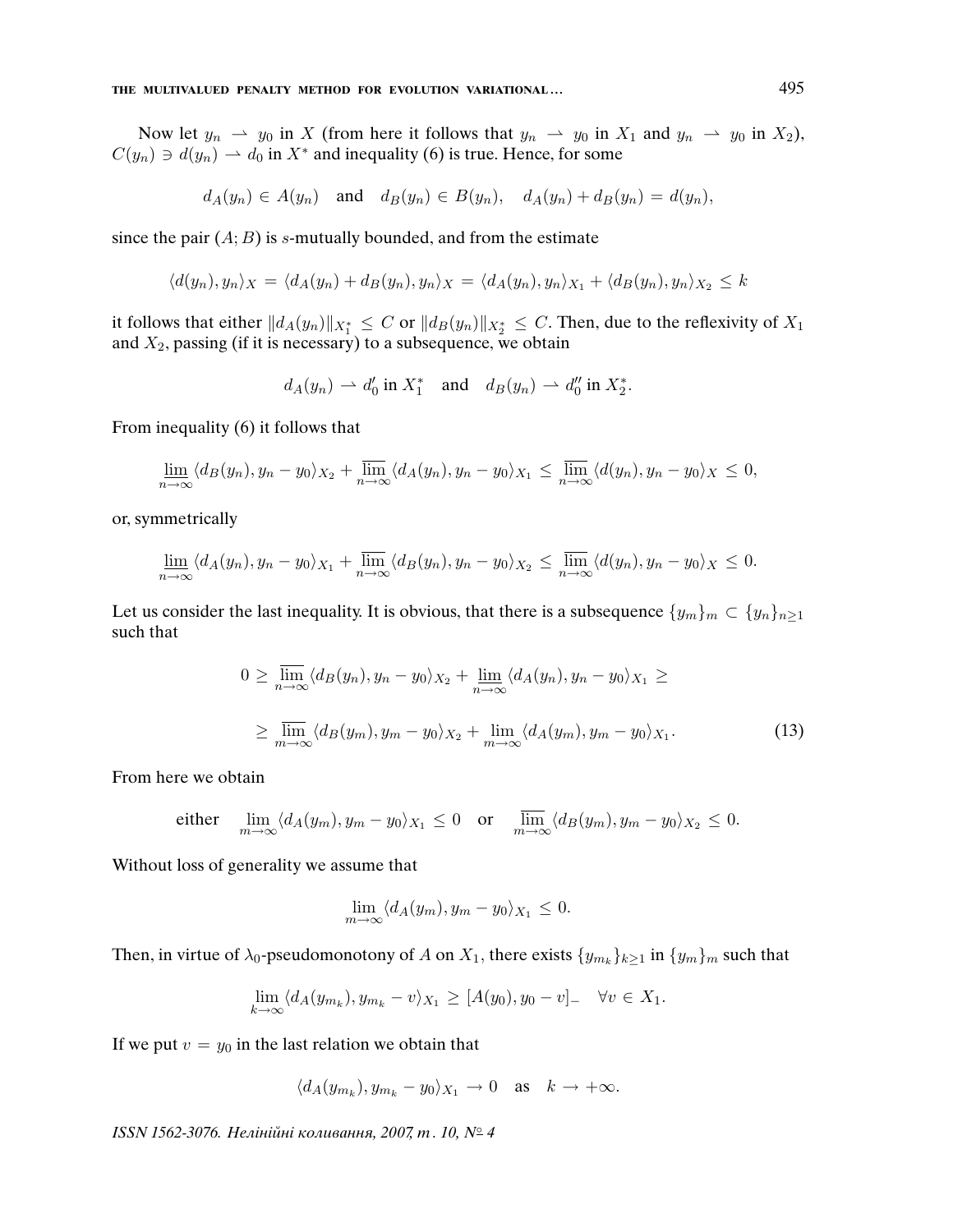Then, due to (13),

$$
\overline{\lim}_{k \to \infty} \langle d_B(y_{m_k}), y_{m_k} - y_0 \rangle_{X_2} \le 0.
$$

So, in virtue of  $\lambda_0$ -pseudomonotony of B on  $X_2$ , passing to a subsequence  $\{y_{m'_k}\}\subset \{y_{m_k}\}_{k\geq 1}$ , we will find

$$
\underline{\lim}_{k\to\infty} \langle d_B(y_{m'_k}), y_{m'_k} - w \rangle_{X_2} \ge [B(y_0), y_0 - w]_- \quad \forall w \in X_2,
$$

and, finally

$$
\underline{\lim}_{k \to \infty} \langle d(y_{m'_k}), y_{m'_k} - x \rangle_X \ge \lim_{k \to \infty} \langle d_A(y_{m'_k}), y_{m'_k} - x \rangle_{X_1} +
$$
  
+ 
$$
\underline{\lim}_{k \to \infty} \langle d_B(y_{m'_k}), y_{m'_k} - x \rangle_{X_2} \ge [A(y_0), y_0 - x]_{-} +
$$
  
+ 
$$
[B(y_0), y_0 - x]_{-} = [C(y_0), y_0 - x]_{-} \quad \forall x \in X.
$$

The lemma is proved.

**Lemma 4.** Let  $A: X_1 \rightarrow X_1^*, B: X_2 \rightarrow X_2^*$  be +-coercive maps satisfying property ( $\kappa$ ). Then the multivalued map  $C := A + B : X \rightarrow X^*$  is +-coercive too.

**Proof.** We obtain this statement arguing by contradiction. Let  $\{x_n\}_{n\geq 1}$  with  $x_n \neq \overline{0}$  and  $||x_n||_X = ||x_n||_{X_1} + ||x_n||_{X_2} \rightarrow +\infty$  as  $n \rightarrow +\infty$ , but

$$
\sup_{n\geq 1} \frac{[C(x_n), x_n]_+}{\|x_n\|_X} < +\infty.
$$

Let also

$$
\gamma_A(r):=\inf_{\|v\|_{X_1}=r}\frac{[A(v),v]_+}{\|v\|_{X_1}},\quad \gamma_B(r):=\inf_{\|w\|_{X_2}=r}\frac{[B(w),w]_+}{\|w\|_{X_2}},\quad r>0.
$$

We remark that  $\gamma_A(r) \to +\infty$ ,  $\gamma_B(r) \to +\infty$  as  $r \to +\infty$ .

In case  $||x_n||_{X_1} \to +\infty$  as  $n \to \infty$  and  $||x_n||_{X_2} \leq c \forall n \geq 1$  we get

$$
\frac{[A(x_n), x_n]_+}{\|x_n\|_X} \ge \gamma_A(\|x_n\|_{X_1}) \frac{\|x_n\|_{X_1}}{\|x_n\|_X} \to +\infty \quad \text{as} \quad \|x_n\|_{X_1} \to +\infty
$$

and, moreover,

$$
\frac{[B(x_n), x_n]_-}{\|x_n\|_X} \ge -c_1 \frac{\|x_n\|_{X_2}}{\|x_n\|_X} \to 0 \quad \text{as} \quad n \to \infty,
$$

where  $c_1 \in \mathbb{R}_+$  is a constant as in property  $(\kappa)$  with

$$
D = \{ x \in X_2 \mid ||x||_{X_2} \le c \}.
$$

Consequently,

$$
\frac{[C(x_n), x_n]_+}{\|x_n\|_X} = \frac{[A(x_n), x_n]_+}{\|x_n\|_X} + \frac{[B(x_n), x_n]_+}{\|x_n\|_X} \to +\infty \text{ as } n \to \infty.
$$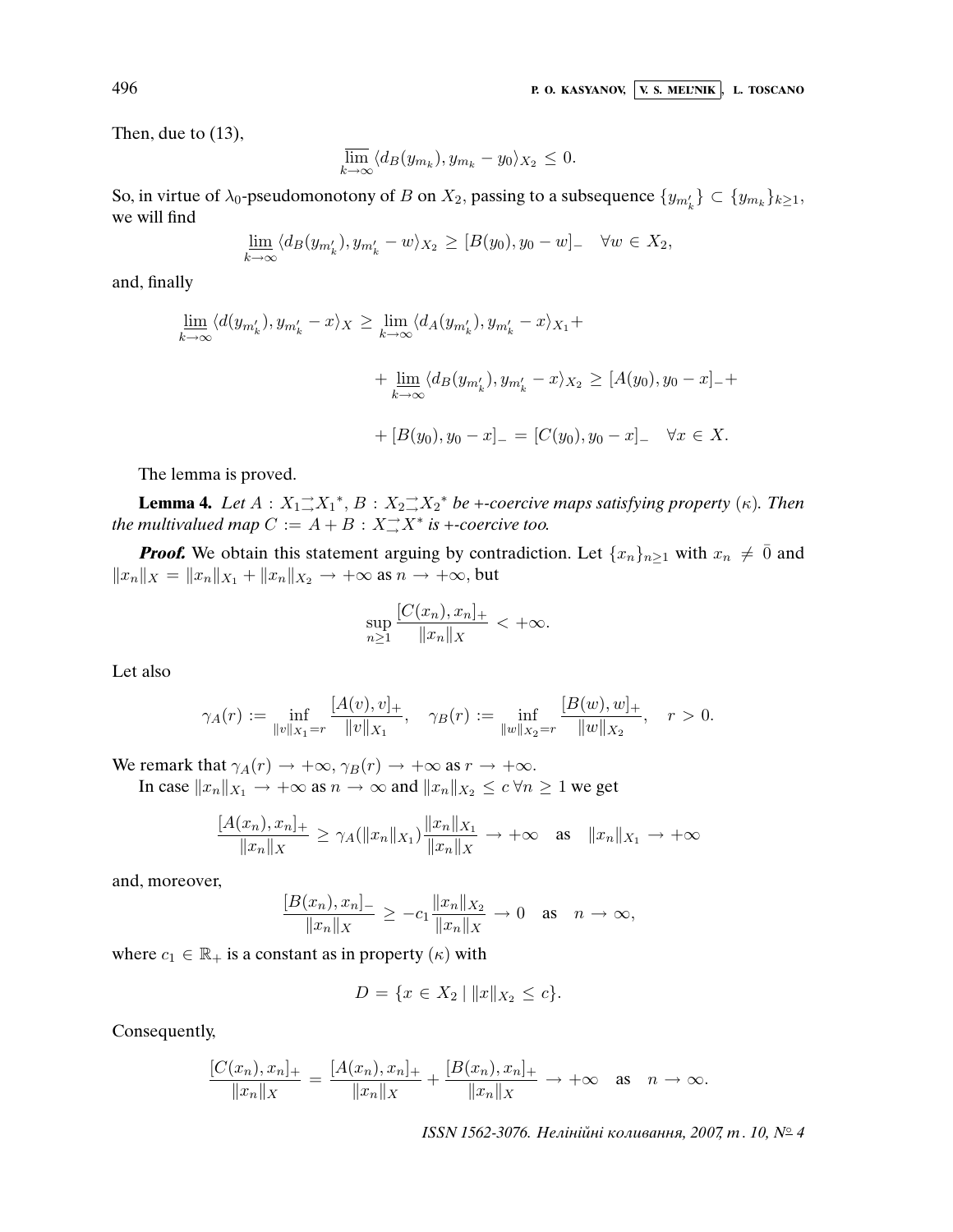### **THE MULTIVALUED PENALTY METHOD FOR EVOLUTION VARIATIONAL . . .** 497

We have a contradiction with the boundedness of the left-hand side of the above expression.

If  $||x_n||_{X_1} \leq c$  and  $||x_n||_{X_2} \to \infty$  as  $n \to \infty$ , the reasoning is the same. When  $||x_n||_{X_1} \to \infty$  and  $||x_n||_{X_2} \to \infty$  as  $n \to \infty$ , and we get the contradiction

$$
+\infty > \sup_{n\geq 1} \frac{[C(x_n), x_n]_+}{\|x_n\|_X} \geq \gamma_A(\|x_n\|_{X_1}) \frac{\|x_n\|_{X_1}}{\|x_n\|_{X_1} + \|x_n\|_{X_2}} +
$$
  
+  $\gamma_B(\|x_n\|_{X_2}) \frac{\|x_n\|_{X_2}}{\|x_n\|_{X_1} + \|x_n\|_{X_2}} \geq \min\{\gamma_A(\|x_n\|_{X_1}), \gamma_B(\|x_n\|_{X_2})\} \to +\infty.$ 

The lemma is proved.

**The approximation of evolution inclusions by stationary.** For multivalued maps  $A : \mathcal{V}_1 \rightarrow$  $\to C_v(\mathcal V_1^*)$  and  $\mathcal B: \mathcal V_2\to C_v(\mathcal V_2^*)$ , for the nonbounded operator  $\Lambda$  that maps from  $D(\Lambda;\mathcal V,\mathcal V^*)\subset\mathcal V_1$  $\subset \mathcal{V}$  into  $\mathcal{V}^*$ , we consider the next problem:

$$
u \in D(\Lambda; \mathcal{V}, \mathcal{V}^*), \tag{14}
$$

$$
\Lambda u + \mathcal{A}(u) + \mathcal{B}(u) \ni f,\tag{15}
$$

where  $f \in \mathcal{V}^*$  is arbitrary and fixed.

**Theorem 1.** Let the next conditions be true:

 $\mathcal{A}: \mathcal{V}_1 \to C_v(\mathcal{V}_1^*)$  is a bounded multivalued map  $\lambda_0$ -pseudomonotone on  $\mathcal{V}_1;$ 

 $\mathcal{B}:\mathcal{V}_2\to C_v(\mathcal{V}^*_2)$  is a locally finite-dimensional bounded multivalued operator  $\lambda_0$ -pseudomonotone on  $V_2$  that satisfies condition  $(\Pi)$ ;

the operator Λ satis*fi*es all conditions listed above, including conditions b) and d);  $f \in \mathcal{V}^*$  is such that for some  $R > 0$ 

$$
[\mathcal{A}(u) + \mathcal{B}(u) - f, u]_{+} \ge 0 \quad \forall u \in \mathcal{V}: \quad ||u||_{\mathcal{V}} = R. \tag{16}
$$

Then there exists  $u \in V$  that satisfies (14) and (15).

**Remark 10.** If  $V \subset H$ , inclusion (14) implies that  $u \in V \cap D(\Lambda; V^*)$ .

**Proof.** The approximate solutions. A natural approximation of inclusion (15) is

$$
\frac{I - G(h)}{h}u_h + \mathcal{A}(u_h) + \mathcal{B}(u_h) \ni f, \quad h > 0.
$$
 (17)

Although, if V is not included in  $H$ , problem (17), has no solutions in general, and it is necessary to modify the given inclusion in an appropriate way. Let us choose a sequence  $\theta_h \in (0,1)$  such that

$$
\frac{1-\theta_h}{h} \to 0 \quad \text{as} \quad h \to 0. \tag{18}
$$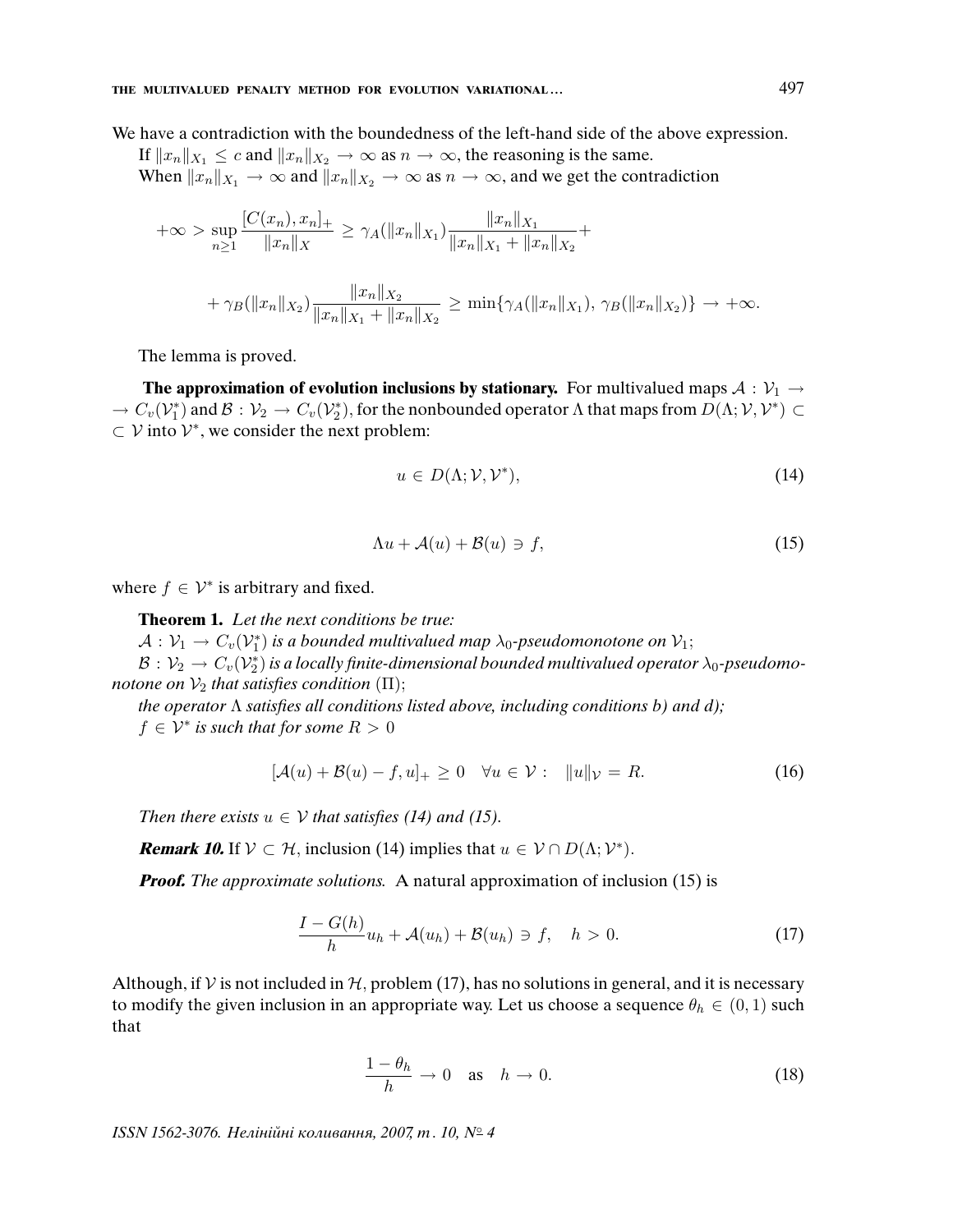498 **P. O. KASYANOV, V. S. MEL'NIK** , **L. TOSCANO**

Note that we put  $\theta_h = 1$  as  $V \subset H$ . Further, let

$$
\Lambda_h = \frac{I - \theta_h G(h)}{h}.
$$

So, we replace (17) with the inclusion

$$
\Lambda_h u_h + \mathcal{A}(u_h) + \mathcal{B}(u_h) \ni f. \tag{19}
$$

**Lemma 5.** Problem (19) has a solution  $u_h \in V \cap H$  such that  $||u_h||_V \leq R$ .

*Proof.* Let us introduce a new map,

$$
\mathcal{D}_h = \Lambda_h + \mathcal{A} : \mathcal{H} \cap \mathcal{V}_1 \to C_v(\mathcal{H} + \mathcal{V}_1^*),
$$

and consider the following inclusion:

$$
\mathcal{D}_h(u_h)+\mathcal{B}(u_h)\ni f.
$$

Now we prove existence of a solution  $u_h \in V \cap H$  for the given inclusion such that  $||u_h||_V \le$  $\leq R$ . The given statement follows from [24] (Theorem 2.1) with  $V = H \cap V_1$ ,  $W = V_2$ ,  $A = D_h$ ,  $B = \mathcal{B}, L \equiv \overline{0}, D(L) = V, f = f, R = R$  and using the following lemma.

**Lemma 6.** The operator  $\mathcal{D}_h$  satisfies to the following conditions:

- (i)  $[\mathcal{D}_h(u) + \mathcal{B}(u) f, u]_+ \geq 0 \quad \forall u \in \mathcal{V} : ||u||_{\mathcal{V}} = R;$
- (ii)  $\mathcal{D}_h$  is  $\lambda_0$ -pseudomonotone on  $\mathcal{H} \cap \mathcal{V}_1$ ;
- (iii)  $\mathcal{D}_h$  is bounded on  $\mathcal{H} \cap \mathcal{V}_1$ .

**Proof.** i). Since the semigroup  $G(s)$  is not-expanding on  $H$ ,

$$
\forall v \in \mathcal{H} \quad (\Lambda_h v, v) = \frac{1}{h} \left( v - \theta_h G(h) v, v \right) \ge
$$
  

$$
\geq \frac{1}{h} \left( \|v\|_{\mathcal{H}}^2 - \theta_h \|G(s)v\|_{\mathcal{H}} \|v\|_{\mathcal{H}} \right) \geq \frac{1 - \theta_h}{h} \|v\|_{\mathcal{H}}^2 \geq 0. \tag{20}
$$

Due to (16), (20) and Proposition 1, we will obtain i).

iii). Boundedness of  $\mathcal{D}_h$  on  $\mathcal{H} \cap \mathcal{V}_1$  follows from the boundedness of  $\Lambda_h$  on  $\mathcal{H}$  and from the same condition for A on  $V_1$ . Boundedness of  $\Lambda_h$  on H immediately follows from the definition of  $\Lambda_h$  and from estimate b).

ii). Let us prove  $\lambda_0$ -pseudomonotonicity of  $\mathcal{D}_h$  on  $\mathcal{H} \cap \mathcal{V}_1$ . To this end, we will use Lemma 3 with  $A = \Lambda_h$  on  $V = H$  and  $B = A$  on  $W = V_1$ . From here, due to  $\lambda_0$ -pseudomonotonicity and boundedness of A on  $V_1$ , it is enough to prove  $\lambda$ -pseudomonotonicity of  $\Lambda_h$  on H. Let us prove this. We assume that

$$
y_n \rightharpoonup y
$$
 in  $\mathcal{H}$  and  $\overline{\lim}_{n \to \infty} (\Lambda_h y_n, y_n - y) \le 0$ .

Then, from estimate (20) we have

$$
\underline{\lim}_{n\to\infty}(\Lambda_h y_n, y_n - y) \ge \underline{\lim}_{n\to\infty}(\Lambda_h y_n - \Lambda_h y, y_n - y) + \underline{\lim}_{n\to\infty}(\Lambda_h y, y_n - y) \ge 0 + 0 = 0.
$$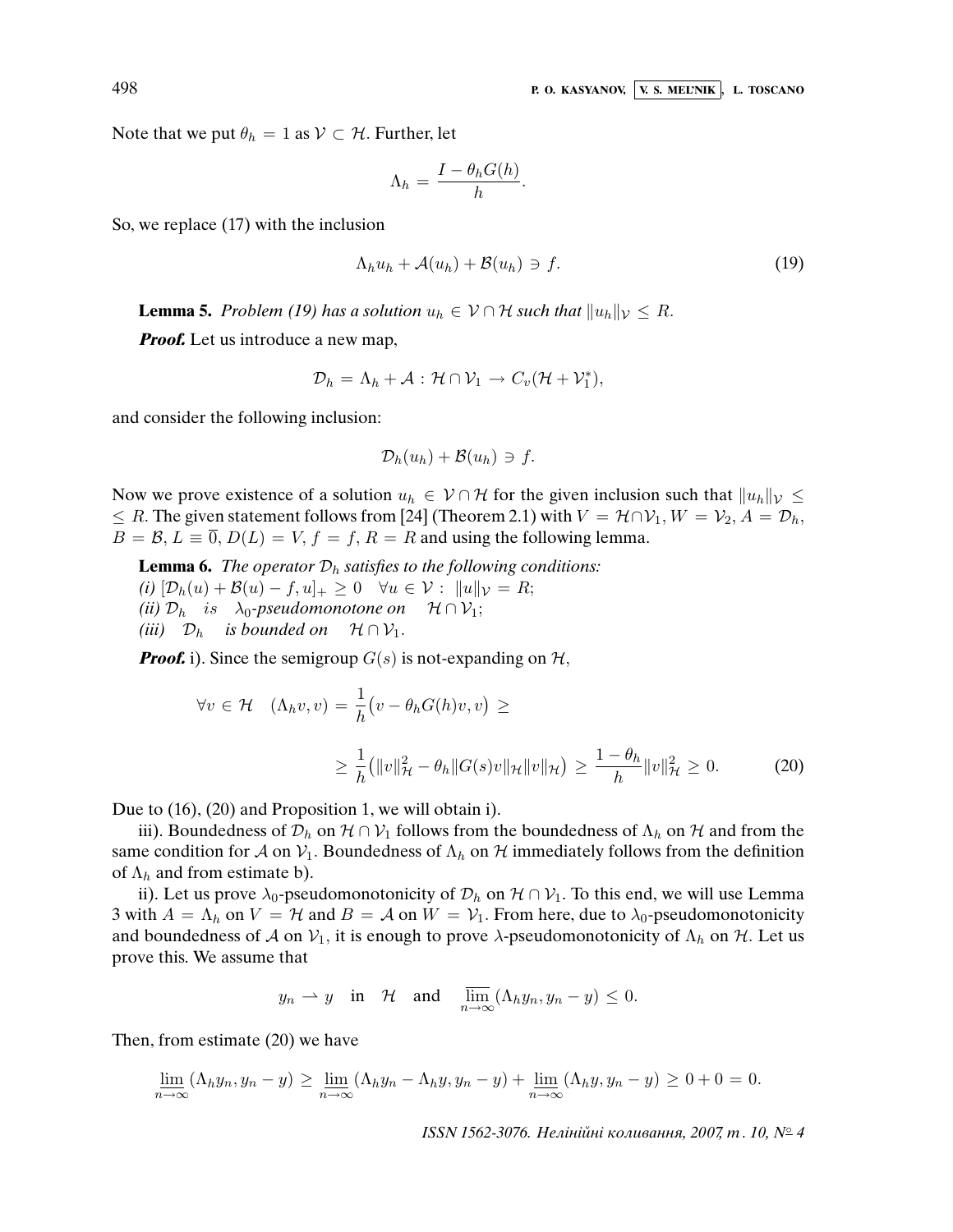Hence,  $\lim_{n\to\infty}(\Lambda_h y_n, y_n - y) = 0$ . Furthermore, for arbitrary  $u \in \mathcal{H}$ ,  $s > 0$  let  $w := y + s(u - y)$ . Then, for every  $n \geq 1$ ,

$$
s(\Lambda_h y_n, y - u) \geq -(\Lambda_h y_n, y_n - y) + (\Lambda_h w, y_n - y) - s(\Lambda_h w, u - y),
$$

$$
s \lim_{n \to \infty} (\Lambda_h y_n, y - u) \ge -s(\Lambda_h w, u - y) \quad \text{and} \quad \lim_{n \to \infty} (\Lambda_h y_n, y - u) \ge -(\Lambda_h w, u - y).
$$

Now let  $s \to 0+$ . Then

$$
\underline{\lim}_{n \to \infty} (\Lambda_h y_n, y - u) \ge -(\Lambda_h y, u - y) = (\Lambda_h y, y - u)
$$

and

$$
\underline{\lim}_{n\to\infty}(\Lambda_h y_n, y_n - u) \ge \underline{\lim}_{n\to\infty}(\Lambda_h y_n, y_n - y) + \underline{\lim}_{n\to\infty}(\Lambda_h y_n, y - u) \ge (\Lambda_h y, y - u) \quad \forall u \in \mathcal{H}.
$$

Thus we obtain the required statement.

Lemma 6 is proved.

Lemma 5 is proved.

Boundary transition on h. From Lemma 5, for arbitrary  $h > 0$ , it follows that there exist  $u_h \in \mathcal{H} \cap \mathcal{V}$ ,  $d'_h \in \mathcal{A}(u_h)$  and  $d''_h \in \mathcal{B}(u_h)$  such that

$$
\Lambda_h u_h + d'_h + d''_h = f,\tag{21}
$$

$$
||u_h||_{\mathcal{V}} \le R \quad \text{as} \quad h > 0. \tag{22}
$$

From estimate (22) and boundedness of the multivalued operator A on  $V_1$ , it follows that

$$
\mathcal{A}(u_h) \quad \text{are uniformly bounded in} \quad \mathcal{V}_1^* \quad \text{as} \quad h > 0. \tag{23}
$$

Now we prove that

$$
d_h'' \quad \text{are uniformly bounded in} \quad \mathcal{V}_2^* \quad \text{as} \quad h > 0. \tag{24}
$$

At first, from equality (21), estimate (22), boundedness of the map  $A$ , and Proposition 1, we obtain that for  $h > 0$ 

$$
\sup_{h>0} (d_h'', u_h) = \sup_{h>0} (f, u_h) + \sup_{h>0} (-d_h', u_h) + \sup_{h>0} (-\Lambda_h u_h, u_h) \le
$$
  

$$
\leq ||f||_{\mathcal{V}}^* \sup_{h>0} ||u_h||_{\mathcal{V}} + \sup_{h>0} ||\mathcal{A}(u_h)||_+ \sup_{h>0} ||u_h||_{\mathcal{V}} < +\infty.
$$

Hence, due to condition  $(II)$  for  $B$ , estimate (24) follows.

From equality (21), estimates (22) – (24), and the Banach – Alaoglu theorem, it follows that there are elements  $u \in V$ ,  $d' \in V_1^*$ ,  $d'' \in V_2^*$ ,  $\chi \in V^*$ , and subsequences  $\{u_{h_n}\}_{n \geq 1} \subset \{u_h\}_{h>0}$ ,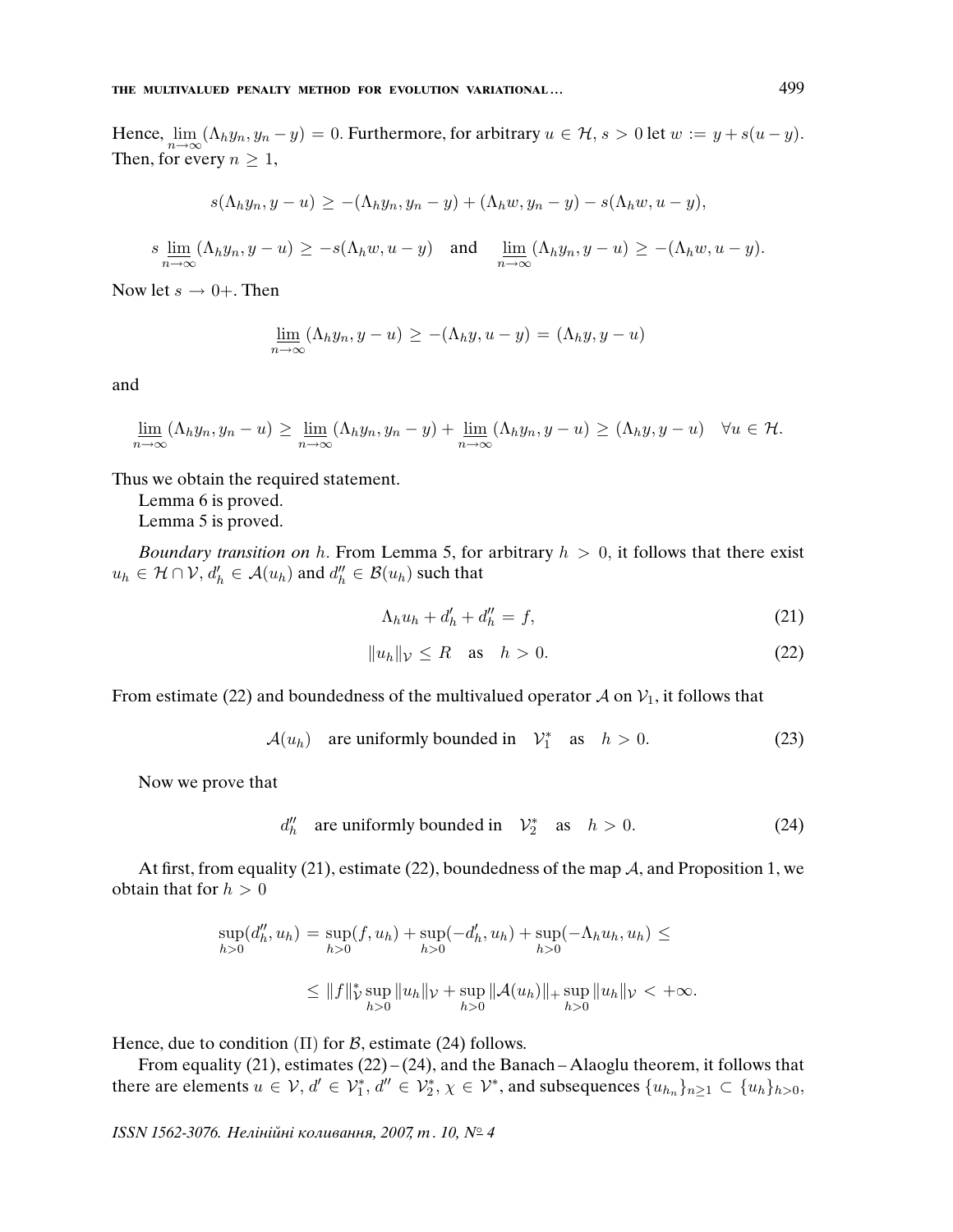${d'_{h_n}}_{n \geq 1} \subset {d'_{h}}_{h>0}, {d''_{h_n}}_{n \geq 1} \subset {d''_{h}}_{h>0}$  (0 < h<sub>n</sub> \ 0+), which we further denote by  ${u_h}_{h>0}$ ,  ${d'_h}_{h>0}$ ,  ${d''_h}_{h>0}$ , respectively, such that

$$
u_h \rightharpoonup u
$$
 in  $\mathcal{V}$ ,  $d'_h \rightharpoonup d'$  in  $\mathcal{V}_1^*$ ,  $d_h \rightharpoonup d''$  in  $\mathcal{V}_2^*$ ,  $L_h u_h \rightharpoonup \chi$  in  $\mathcal{V}^*$ .

From here, in particular, it follows that

$$
v_h := d'_h + d''_h \rightharpoonup d' + d'' =: w \quad \text{in} \quad \mathcal{V}^*.
$$
 (25)

Now let us consider the following map:  $\mathcal{C}(v) = \mathcal{A}(v) + \mathcal{B}(v) : \mathcal{V} \to C_v(\mathcal{V}^*)$  and prove that it satisfies property ( $M$ ). For this purpose, it is enough to show  $\lambda_0$ -pseudomonotonicity of C on V. Indeed, if C is  $\lambda_0$ -pseudomonotone on V and  $\{y_n\}_{n>0} \subset V$ ,  $d_n \in \mathcal{C}(y_n)$ ,  $n \geq 1$ , are such that

$$
y_n \rightharpoonup y_0
$$
 in  $\mathcal{V}$ ,  $d_n \rightharpoonup d_0$  in  $\mathcal{V}^*$  and  $\overline{\lim}_{n \to \infty} (d_n, y_n) \leq (d_0, y_0)$ ,

then

$$
\overline{\lim}_{n \to \infty} (d_n, y_n - y_0) \le \overline{\lim}_{n \to \infty} (d_n, y_n) + \overline{\lim}_{n \to \infty} (d_n, -y_0) \le (d_0, y_0) - (d_0, y_0) = 0.
$$

Hence, due to  $\lambda_0$ -pseudomonotonicity of C on V, it follows that there are subsequences  $\{y_{n_k}\}_{k\geq 1} \subset \{y_n\}_{n\geq 1}, \{d_{n_k}\}_{k\geq 1} \subset \{d_n\}_{n\geq 1}$  such that

$$
\forall w \in \mathcal{V} \quad \lim_{k \to \infty} (d_{n_k}, y_{n_k} - w) \geq [\mathcal{C}(y_0), y_0 - w]_{\mathcal{L}}.
$$

From here,

$$
[\mathcal{C}(y_0), y_0 - w]_- \leq \underline{\lim}_{k \to \infty} (d_{n_k}, y_{n_k} - w) \leq \overline{\lim}_{n \to \infty} (d_n, y_n - w) \leq (d_0, y_0 - w) \quad \forall w \in \mathcal{V}.
$$

Hence  $d_0 \in \mathcal{C}(y_0)$ . Thus C satisfies condition  $(\mathcal{M})$  on  $\mathcal{V}$ .

In virtue of Lemma 3, due to  $\lambda_0$ -pseudomonotonicity of A on  $\mathcal{V}_1$  and B on  $\mathcal{V}_2$ , thanks to boundedness of A on  $V_1$ , we obtain that C is  $\lambda_0$ -pseudomonotone on V. Therefore, it satisfies condition  $(M)$  on  $V$ .

Now we will use the last fact to prove that  $u \in V$  is a solution of problem (14), (15). Let v be an arbitrary element from  $V \cap D(\Lambda^*; V^*)$ . From (21) and (25) it follows that

$$
(u_h, \Lambda_h^* v) + (v_h, v) = (f, v), \tag{26}
$$

but

$$
\Lambda_h^* v = \frac{I - G(h)^*}{h} v + \frac{I - \theta_h}{h} G(h)^* v,
$$

and, due to (18),  $\Lambda_h^* v \to \Lambda^* v$  in  $\mathcal{V}^*$ . So, if we pass to the limit in (26) as  $h \searrow 0^+$ , then we obtain

$$
(u, \Lambda^* v) + (w, v) = (f, v), \forall v \in \mathcal{V} \cap D(\Lambda^*; \mathcal{V}^*).
$$

Then, due to b) and c),  $u \in D(\Lambda, \mathcal{V}, \mathcal{V}^*)$ ,  $\Lambda u = \chi$ ,

$$
\Lambda u + w = f,
$$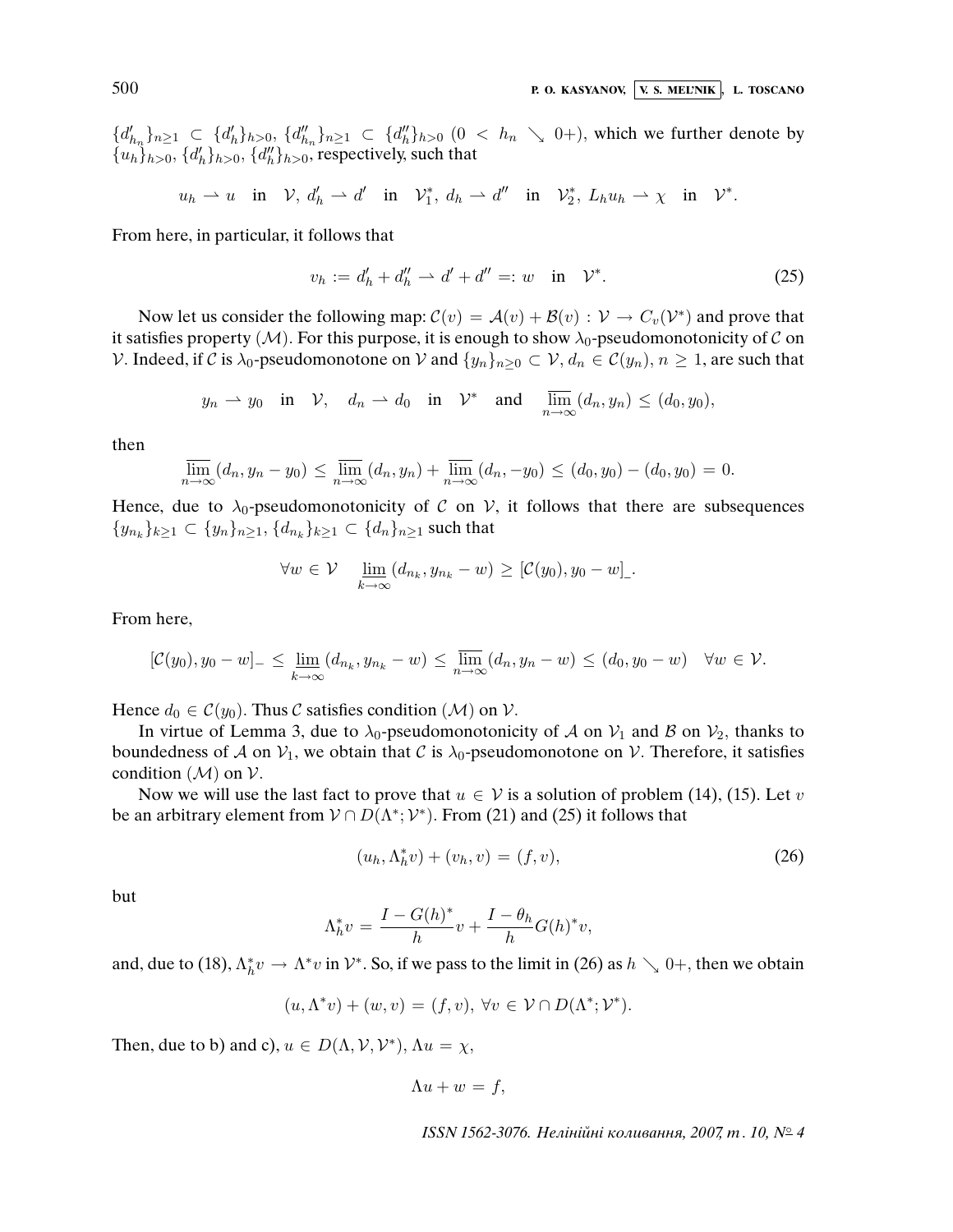### **THE MULTIVALUED PENALTY METHOD FOR EVOLUTION VARIATIONAL ...**  $501$

and the theorem will be proved if we show that

$$
w \in \mathcal{C}(u). \tag{27}
$$

On the other hand, in virtue of (21) and (25), for every  $v \in \mathcal{V} \cap D(\Lambda; \mathcal{V}^*) \subset \mathcal{H}$  we obtain

$$
(v_h, u_h - v) = (f, u_h - v) - (\Lambda_h v, u_h - v) - (\Lambda_h (u_h - v), u_h - v) \le
$$

$$
\leq (f, u_h - v) - (\Lambda_h v, u_h - v),
$$

since  $\Lambda_h \geq 0$  in  $\mathcal{L}(\mathcal{H}, \mathcal{H})$ . From here,

$$
\overline{\lim}_{h\searrow 0+}(v_h, u_h) \le (w, v) - (f, u - v) - (\Lambda v, u - v) \quad \forall v \in \mathcal{V} \cap D(\Lambda; \mathcal{V}^*).
$$

But, due to assumption (5), the same inclusion is fulfilled  $\forall v \in D(\Lambda; \mathcal{V}, \mathcal{V}^*)$ , and if we put  $v = u$ , in the last inequality we obtain

$$
\overline{\lim}_{h\searrow 0+}(v_h, u_h) \le (w, u),
$$

hence inclusion (27) follows since  $\mathcal C$  is an operator of type ( $\mathcal M$ ).

The theorem is proved.

The multivalued penalty method for evolution variation inequalities with  $\lambda_0$ -pseudomono**tone maps.** Let us again consider the operators  $A$ ,  $\Lambda$  and the convex set K such that

A) the operator  $\Lambda : D(\Lambda) = D(\Lambda; V, V^*) \subset V \to V^*$  satisfies all the conditions mentioned above, in particular, the b) and d);

B) K is a convex closed subset from V such that for every  $v \in K$  there exists a sequence  $v_j \in K \cap D(\Lambda)$  such that  $v_j \to v$  in  $\mathcal V$  and  $\lim_{j \to \infty} (\Lambda v_j, v_j - v) \leq 0$  (see [1, p. 396]);

C) the multivalued map  $A: V \to C_v(V^*)$  is  $\lambda_0$ -pseudomonotone on V, locally finite-dimensionally bounded, satisfies the condition  $(II)$ , and for some

$$
y_0 \in K \cap D(\Lambda)
$$
  $\frac{[A(y), y - y_0]_+}{\|y\|_{\mathcal{V}}}$   $\to +\infty$  as  $\|y\|_{\mathcal{V}} \to \infty$ ;

D)  $\beta : \mathcal{V} \to C_v(\mathcal{V}^*)$  is a monotone, bounded, radially semicontinuous multivalued "penalty" operator that corresponds to the set K, i.e.,  $K = \{y \in \mathcal{V} | \beta(y) \ni \overline{0}\}.$ 

**Remark 11** [1, p. 284]. A sufficient condition for B) is

$$
G(s)K \subset K \quad \forall s \ge 0.
$$

If  $\overline{0} \in K$ , then this condition is fulfilled.

**Theorem 2.** Let conditions  $A$ ) – D) hold,  $f \in V^*$  be arbitrary and fixed. Then for each  $\varepsilon > 0$ the problem

$$
\Lambda y_{\varepsilon} + A(y_{\varepsilon}) + \frac{1}{\varepsilon} \beta(y_{\varepsilon}) \ni f,
$$
  

$$
y_{\varepsilon} \in D(\Lambda),
$$
 (28)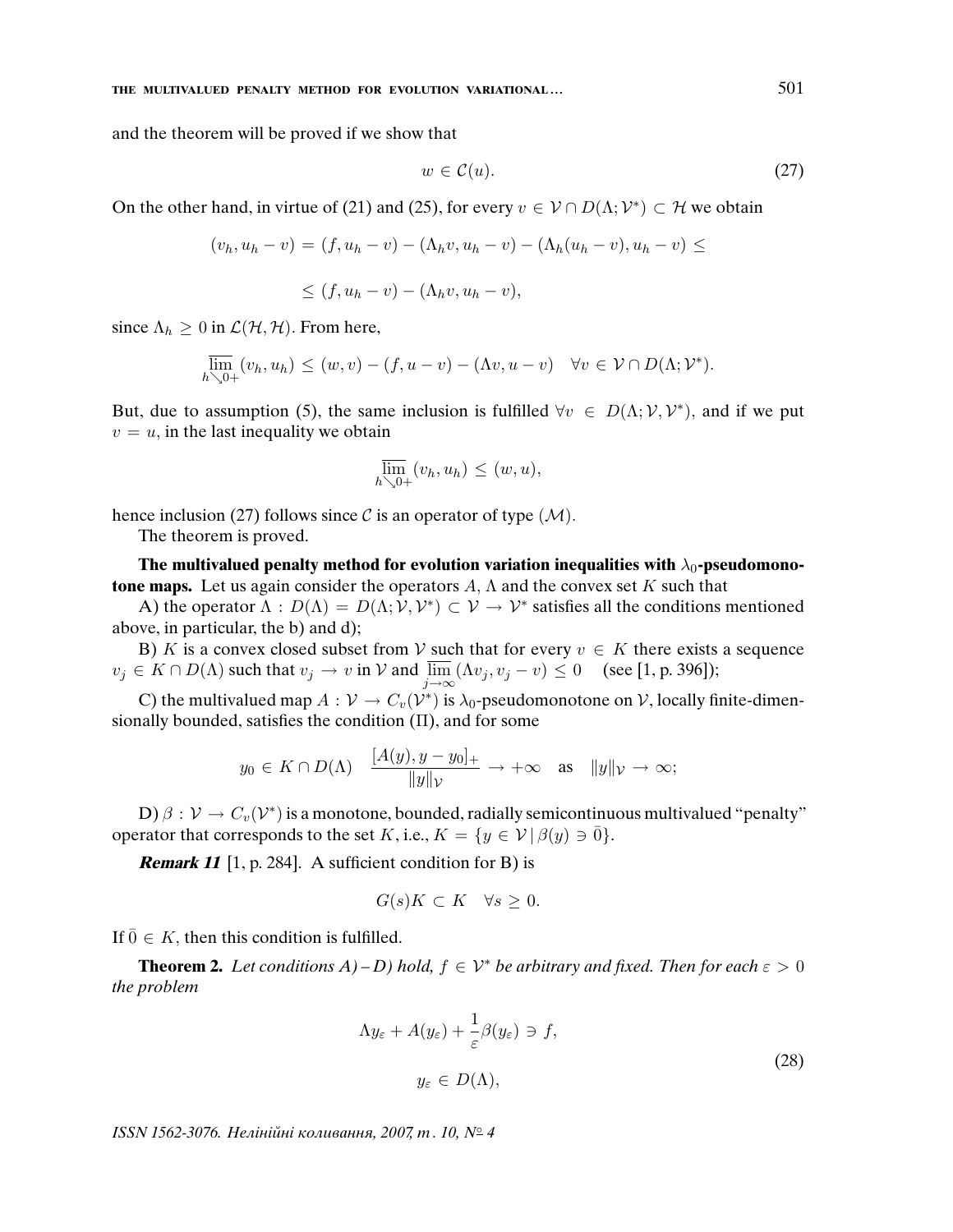has a solution. Moreover, there is a sequence  $\{y_{\varepsilon}\}_{\varepsilon} \subset D(\Lambda)$  such that for every  $\varepsilon > 0$   $y_{\varepsilon}$  is a solution of problem (28);

there exists a subsequence  $\{y_\tau\}_\tau \subset \{y_\varepsilon\}_\varepsilon$  such that for some  $y \in V$   $y_\tau \to y$  weakly in V; y is a solution of the problem

$$
(\Lambda v, v - y) + [A(y), v - y]_+ \ge (f, v - y) \quad \forall v \in K \cap D(\Lambda), \quad y \in K. \tag{29}
$$

**Proof.** By analogy with [1, p. 396] without loss of generality we can assume that  $y_0 = \overline{0} \in K$ . Otherwise, the maps  $\tilde{A}(\cdot) = A(\cdot - y_0)$ ,  $\tilde{f} = f - \Lambda y_0$ ,  $\tilde{\Lambda} = \Lambda$ , the set  $\tilde{K} = K - y_0$  and  $\tilde{y_0} = \overline{0}$ satisfy the conditions  $A$ ) – D).

For every  $\varepsilon > 0$  let us consider a new multivalued map,

$$
A_{\varepsilon}(y) := A(y) + \frac{1}{\varepsilon} \beta(y), \quad y \in \mathcal{V}.
$$

In virtue of the Lemma 3 and Proposition 10,  $A_{\varepsilon}: V \to C_v(V^*)$  is  $\lambda_0$ -pseudomonotone on V. Due to boundedness of  $\beta$ , thanks to condition  $(\Pi)$  and local finite-dimensional boundedness for A it follows that  $A_{\varepsilon}$  is locally finite-dimensionally bounded and satisfies condition (Π).

Now, let us use the coercivity condition. From C) it follows that there exists of  $R > 0$  such that

$$
[A(y) - f, y]_+ \ge 0 \quad \forall y \in \mathcal{V} : ||y||_{\mathcal{V}} = R.
$$

Then, for every  $\varepsilon > 0$ ,

$$
[A_{\varepsilon}(y) - f, y]_{+} \ge [A(y) - f, y]_{+} + \frac{1}{\varepsilon} [\beta(y), y - \bar{0}]_{-} \ge
$$
  
 
$$
\ge [A(y) - f, y]_{+} + \frac{1}{\varepsilon} [\beta(\bar{0}), y]_{+} = [A(y) - f, y]_{+} \ge 0 \quad \forall ||y||_{X} = R.
$$

Hence, we can apply Theorem 1 for

$$
\mathcal{V}_1 = \mathcal{V}_2 = \mathcal{V}, D(\Lambda; \mathcal{V}; \mathcal{V}^*) = D(\Lambda), \Lambda = \Lambda, \mathcal{A} \equiv \overline{0}, \mathcal{B} = A_{\varepsilon}, f = f, R = R.
$$

Then we obtain that for every  $\varepsilon > 0$  there exists  $y_{\varepsilon} \in V$  such that

e)  $y_{\varepsilon}$  is a solution of (28),  $||y_{\varepsilon}||_{\mathcal{V}} \leq R$ .

We remark that the constant R does not depends on  $\varepsilon > 0$ .

From e) it follows that there exist  $d_{\varepsilon} \in A(y_{\varepsilon}), b_{\varepsilon} \in \beta(y_{\varepsilon})$  such that

$$
\Lambda y_{\varepsilon} + d_{\varepsilon} + \frac{1}{\varepsilon} b_{\varepsilon} = f. \tag{30}
$$

Due to  $\overline{0} \in K \cap D(\Lambda)$  and monotonicity of  $\Lambda$  and  $\beta$  we have

$$
(d_{\varepsilon}, y_{\varepsilon}) \leq -(\Lambda y_{\varepsilon}, y_{\varepsilon}) + \frac{1}{\varepsilon}(b_{\varepsilon}, \bar{0} - y_{\varepsilon}) + (f, y_{\varepsilon}) \leq ||f||_{\mathcal{V}^*} R < +\infty.
$$

In virtue of property (Π) for A and from e) it follows that there exists  $c_1 > 0$  such that

$$
||d_{\varepsilon}||_{\mathcal{V}^*} \leq c_1 \quad \forall \varepsilon > 0. \tag{31}
$$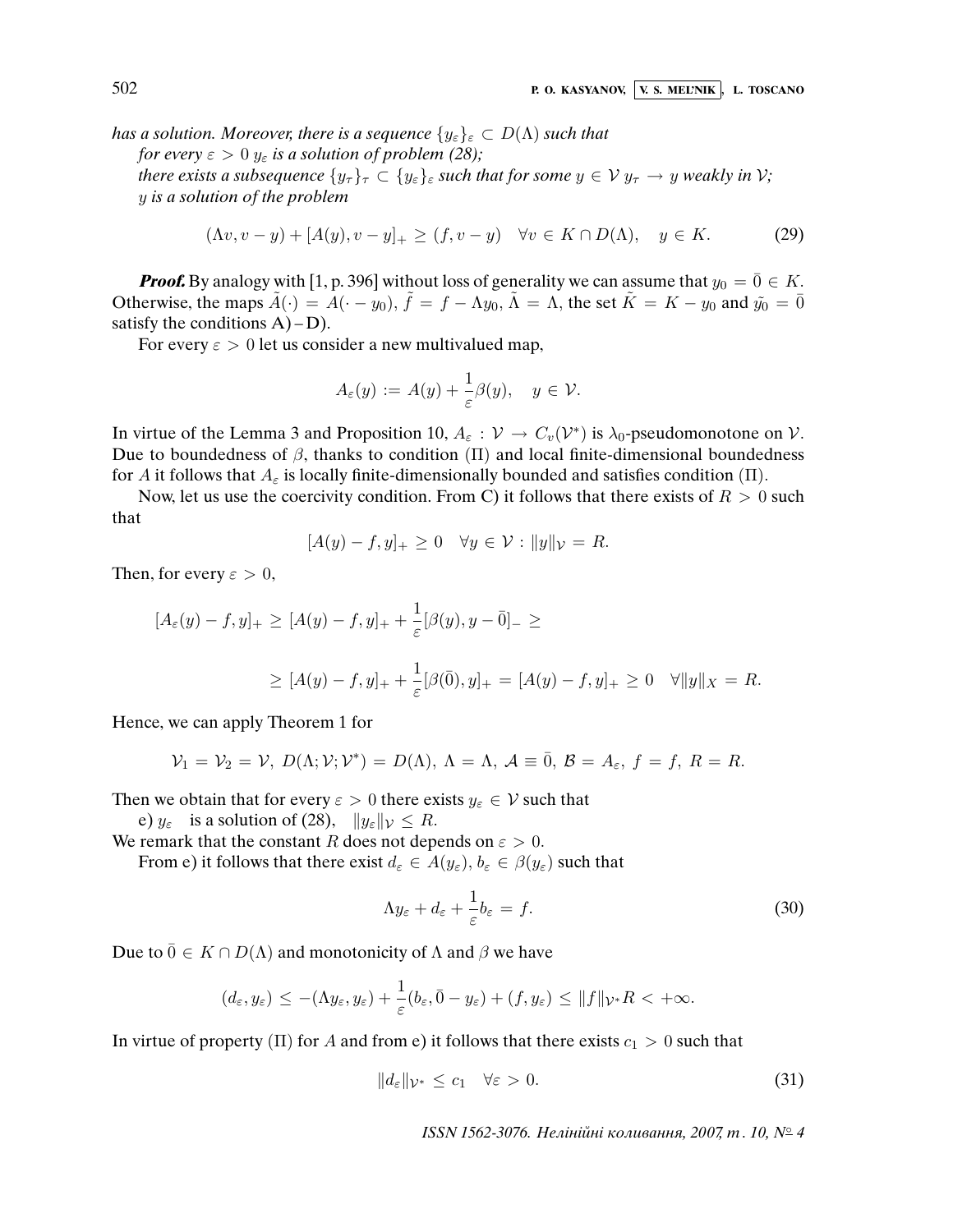Moreover, from (30) and (31) it follows that

$$
0 \le (b_{\varepsilon}, y_{\varepsilon}) = \varepsilon (f - d_{\varepsilon} - \Lambda y_{\varepsilon}, y_{\varepsilon}) \le
$$
  
 
$$
\le \varepsilon (\|f\|_{\mathcal{V}^*} + c_1)R =: c_2 \cdot \varepsilon \to 0 \quad \text{as} \quad \varepsilon \searrow 0 +.
$$
 (32)

Since  $\beta$  is monotone, using (32) we get that for every  $\omega \in V$ 

$$
(b_{\varepsilon}, \omega) \leq [\beta(y_{\varepsilon}), \omega - y_{\varepsilon}]_{+} + (b_{\varepsilon}, y_{\varepsilon}) \leq [\beta(\omega), \omega - y_{\varepsilon}]_{+} + c_{2}\varepsilon \leq
$$
  

$$
\leq ||\beta(\omega)||_{-}(||\omega||_{\mathcal{V}} + R) + c_{2}\varepsilon.
$$

Hence, due to the Banach – Steinhauss theorem there exists  $c_3 > 0$  such that

$$
||b_{\varepsilon}||_{\mathcal{V}^*} \leq c_3 \quad \forall \varepsilon \in (0, \varepsilon_0), \tag{33}
$$

for some  $\varepsilon_0 > 0$ .

Conditions A) imply that for every  $\omega \in D(\Lambda^*)$ 

$$
(\Lambda y_{\varepsilon}, \omega) = (\Lambda^* \omega, y_{\varepsilon}) \le ||\omega||_{D(\Lambda^*)} R \quad \forall \varepsilon > 0.
$$

Hence, there exists  $c_4 > 0$  such that

$$
\|\Lambda y_{\varepsilon}\|_{D(\Lambda^*)^*} \leq c_4 \quad \forall \varepsilon > 0.
$$

From here, due to equality (30) we obtain that

$$
b_{\varepsilon} \to \bar{0} \quad \text{in} \quad D(\Lambda^*)^* \quad \text{as} \quad \varepsilon \searrow 0+. \tag{34}
$$

From (30), (31) and monotonicity of  $\Lambda$  it follows that

$$
(\Lambda y_{\varepsilon}, \omega) = (\Lambda y_{\varepsilon}, \omega - y_{\varepsilon}) + (\Lambda y_{\varepsilon}, y_{\varepsilon}) \le (\Lambda \omega, \omega - y_{\varepsilon}) + (\|f\|_{\mathcal{V}^*} + c_1)R \le
$$
  

$$
\le \|\Lambda \omega\|_{\mathcal{V}} (\|\omega\|_{\mathcal{V}} + R) + (\|f\|_{\mathcal{V}^*} + c_1)R \quad \forall \omega \in D(\Lambda).
$$

Therefore, there exists  $c_5 > 0$  such that

$$
\|\Lambda y_{\varepsilon}\|_{D(\Lambda)^*} \leq c_5 \quad \forall \varepsilon > 0.
$$

Passing to limit. From estimate e), (31), (33), convergence in (34), due to the Banach-Alaoglu theorem it follows that there exists a subsequence  $\{y_\tau\}_\tau$  from  $\{y_\varepsilon\}_\varepsilon$  such that for some  $y \in \mathcal{V}, d \in \mathcal{V}^*,$ 

$$
y_{\tau} \rightharpoonup y
$$
 in  $\mathcal{V}$ ,  $d_{\tau} \rightharpoonup d$  in  $\mathcal{V}^*$ ,  $b_{\tau} \rightharpoonup \overline{0}$  in  $\mathcal{V}^*$  as  $\tau \searrow 0 +$ . (35)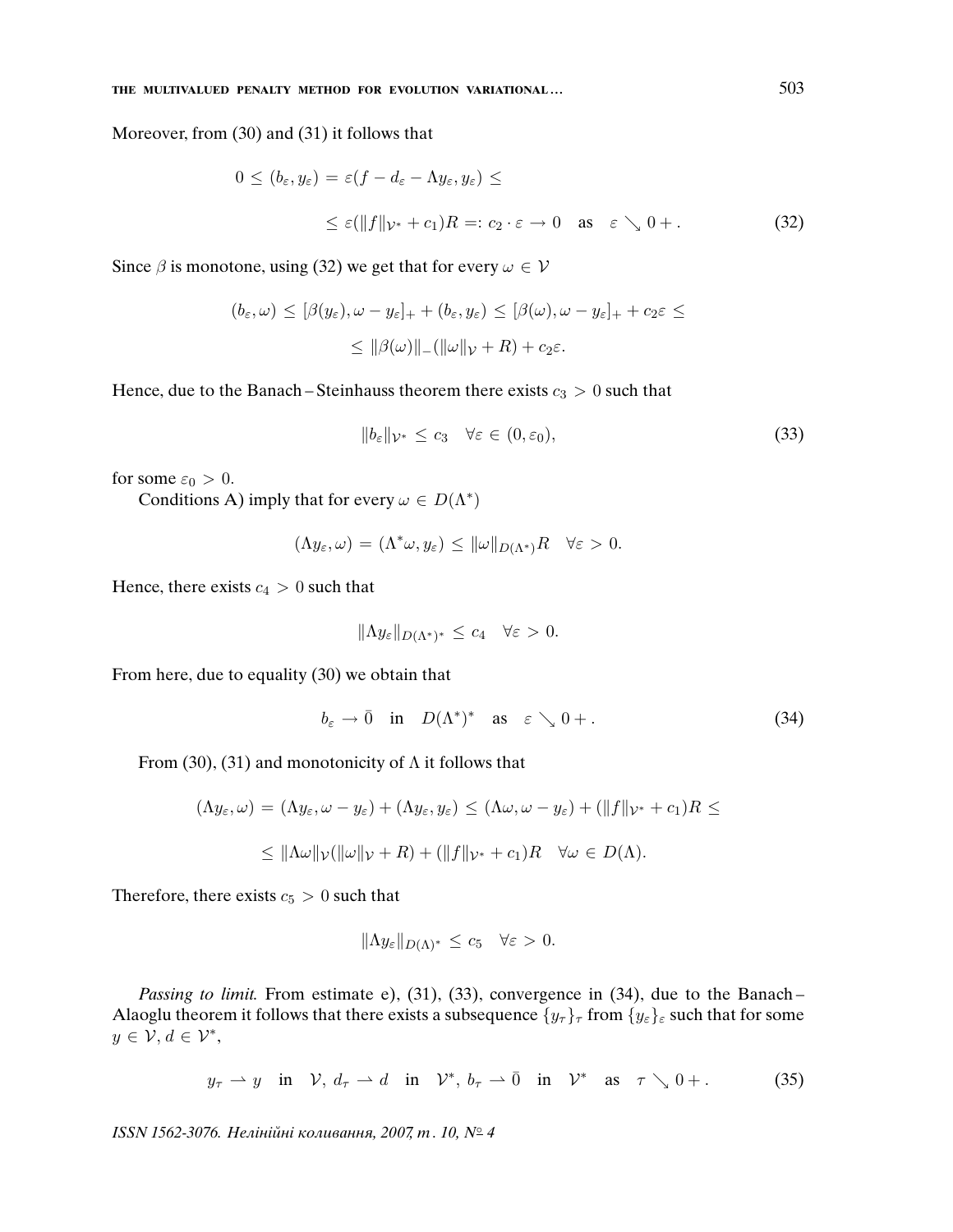In virtue of Proposition 10, the map  $\beta$  is  $\lambda_0$ -pseudomonotone on V. Moreover, due to (32) and (35) we have

$$
\lim_{\tau \searrow 0+} (b_{\tau}, y_{\tau} - y) = \overline{\lim}_{\tau \searrow 0+} (b_{\tau}, y_{\tau} - y) \leq 0.
$$

Hence, since we consider a subsequence, for every  $\omega \in \mathcal{V}$ ,

$$
0 = \underline{\lim}_{\tau \searrow 0+} (b_{\tau}, y_{\tau} - \omega) \geq [\beta(y), y - \omega]_{-}.
$$

The last relation is equivalent to  $\bar{0} \in \beta(y)$ . Hence, in virtue of D), we obtain that

$$
y \in K. \tag{36}
$$

Now, let us show that

$$
\overline{\lim}_{\tau \searrow 0+} (d_{\tau}, y_{\tau} - y) \le 0. \tag{37}
$$

Indeed, from (30) and D) it follows that for every  $v \in D(\Lambda) \cap K$ 

$$
(d_{\tau}, y_{\tau} - v) = \frac{1}{\varepsilon} (b_{\tau}, v - y_{\tau}) + (f, y_{\tau} - v) + (\Lambda y_{\tau}, v - y_{\tau}) \le
$$
  

$$
\leq \frac{1}{\varepsilon} [\beta(y_{\tau}), v - y_{\tau}]_{+} + (f, y_{\tau} - v) + (\Lambda v, v - y_{\tau}) \le
$$
  

$$
\leq \frac{1}{\varepsilon} [\beta(v), v - y_{\tau}]_{-} + (f, y_{\tau} - v) + (\Lambda v, v - y_{\tau}) \le
$$
  

$$
\leq (f, y_{\tau} - v) + (\Lambda v, v - y_{\tau}), \tag{38}
$$

since  $\bar{0} \in \beta(v)$ . So,

$$
\overline{\lim}_{\tau \searrow 0+} (d_{\tau}, y_{\tau}) \le (d, v) + (f, y - v) + (\Lambda v, v - y) \quad \forall v \in D(\Lambda) \cap K.
$$

But, in virtue of B) and (36), we can choose  $v_j \in K \cap D(\Lambda)$  such that  $v_j \to y$  in V and  $\lim_{j\to\infty}(\Lambda v_j, v_j - y) \leq 0$ . If we put  $v = v_j$  in the last relation, we obtain

$$
\overline{\lim}_{\tau \searrow 0+} (d_{\tau}, y_{\tau}) \le (d, y).
$$

Therefore, due to (35), inequality (37) is true.

Let us use the  $\lambda_0$ -pseudomonotonicity of A. From (35) and (37) it follows that there exist subsequences  $\{y_{\nu}\}_{\nu} \subset \{y_{\tau}\}_{\tau}$  and  $\{d_{\nu}\}_{\nu} \subset \{d_{\tau}\}_{\tau}$  such that

$$
\underline{\lim}_{\nu \searrow 0+} (d_{\nu}, y_{\nu} - v) \geq [A(y), y - v]_{-} \quad \forall v \in \mathcal{V}, \tag{39}
$$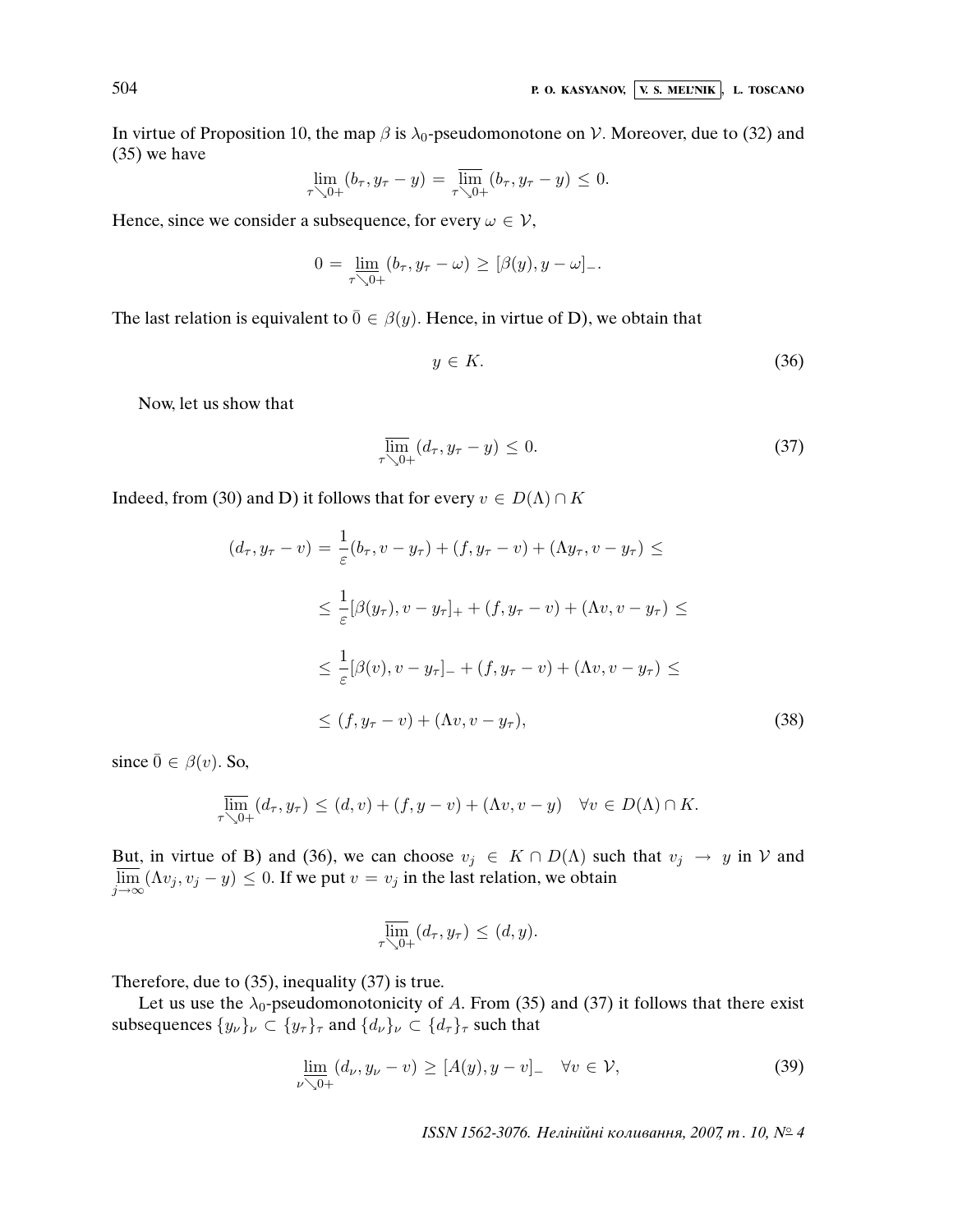in particular, from inequality (37) it follows that

$$
\lim_{\nu \searrow 0+} (d_{\nu}, y_{\nu} - y) = 0.
$$

Hence, due to (35), (38), and (39),

$$
[A(y), y - v]_{-} \le (f, y - v) + (\Lambda v, v - y) \quad \forall v \in K \cap D(\Lambda),
$$

that is equivalent (due to Proposition 1) to (29).

The theorem is proved.

**Corollary 1.** Let assumptions A), B) and D) hold,  $f \in \mathcal{V}^*$  be arbitrary fixed. Moreover, let E) the multivalued map  $A : V_1 \to C_v(V_1^*)$  be  $\lambda_0$ -pseudomonotone on  $V_1$ , locally finitedimensionally bounded, A satisfy condition ( $\Pi$ ) and, for some  $y_0 \in K \cap D(\Lambda)$ ,  $\frac{[A(y), y - y_0]_+}{||A||_2||}$  $\frac{y, y - y0 +}{\|y\|_{\mathcal{V}_1}} \rightarrow$ 

 $\rightarrow +\infty$  as  $||y||_{\mathcal{V}_1} \rightarrow \infty;$ F) the functional  $\varphi : \mathcal{V}_2 \to \mathbb{R}$  be convex, lower semicontinuous on  $\mathcal{V}_2$  and satisfy the next coercivity condition:  $\frac{\varphi(y)}{\Box \Box \Box}$  $\frac{\varphi(y)}{\|y\|_{\mathcal{V}_2}} \to +\infty$  as  $\|y\|_{\mathcal{V}_2} \to \infty$ .

Then for each  $\varepsilon > 0$  the problem

$$
(\Lambda y_{\varepsilon}, v - y_{\varepsilon}) + [A(y_{\varepsilon}), v - y_{\varepsilon}]_{+} + \frac{1}{\varepsilon} [\beta(y_{\varepsilon}), v - y_{\varepsilon}]_{+} +
$$
  
+  $\varphi(v) - \varphi(y_{\varepsilon}) \ge (f, v - y_{\varepsilon}) \quad \forall v \in \mathcal{V}, \quad y_{\varepsilon} \in D(\Lambda),$  (40)

has a solution. Moreover, there is a sequence  $\{y_{\varepsilon}\}_{\varepsilon} \subset D(\Lambda)$  such that

for every  $\varepsilon > 0$   $y_{\varepsilon}$  is a solution of problem (40); there exists a subsequence  $\{y_\tau\}_\tau \subset \{y_\varepsilon\}_\varepsilon$  such that for some  $y \in V$   $y_\tau \to y$  weakly in  $V$ ;  $y$  is a solution of problem (2), (3).

**Proof.** At first let us consider the multivalued map

$$
B(y) = \partial \varphi(y) \in C_v(\mathcal{V}_2^*) \quad \forall y \in \mathcal{V}_2.
$$

Let us check that the given map satisfies the next conditions.

*Property* (Π). Let  $y_0 \in V_2$ ,  $k > 0$  and the bounded set  $B \subset V_2$  be arbitrary fixed. Then  $\forall y \in B$  and  $\forall d(y) \in \partial \varphi(y)$  such that  $(d(y), y - y_0) \leq k$  is fulfilled. Let  $u \in V_2$  be arbitrary fixed, then

$$
(d(y), u) = (d(y), u + y_0 - y) + (d(y), y - y_0) \le \varphi(u + y_0) - \varphi(y) + k \le
$$
  

$$
\le \varphi(u + y_0) - \inf_{y \in B} \varphi(y) + k \equiv \text{const} < +\infty,
$$

because every convex lower semicontinuous functional is bounded from below on every bounded set. Hence, by the Banach–Steinhaus theorem, there exists  $N = N(y_0, k, B)$  such that  $||d(y)||_{\mathcal{V}_2} \leq N$  for all  $y \in B$ .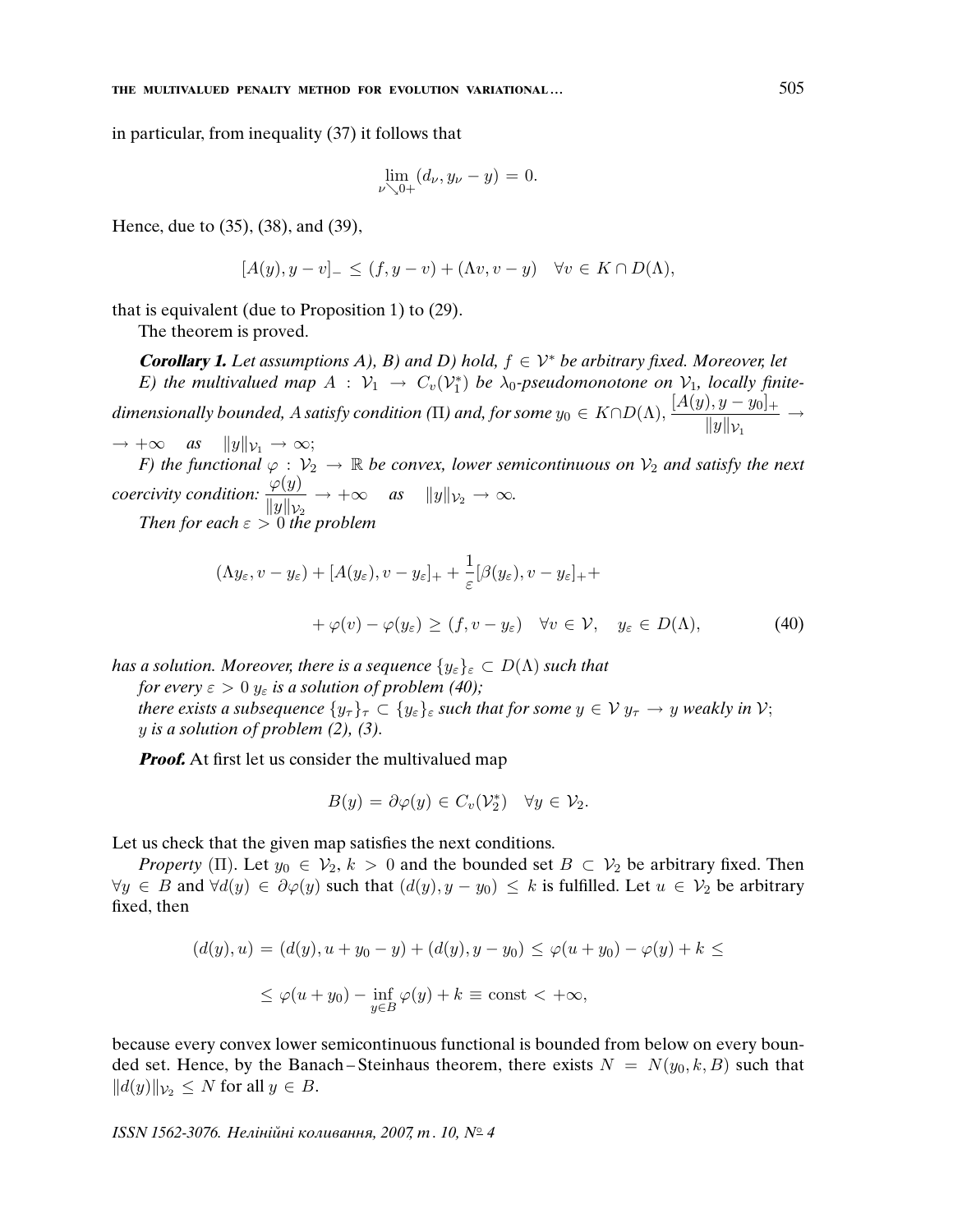+-Coercivity on  $V_2$ . Let us put  $v = y_0$  in Definition 5. Then

$$
||y||_{\mathcal{V}_2}^{-1} [\partial \varphi(y), y - y_0]_+ \ge ||y||_{\mathcal{V}_2}^{-1} \varphi(y) - ||y||_{\mathcal{V}_2}^{-1} \varphi(y_0) \to +\infty \text{ as } ||y||_{\mathcal{V}_2} \to +\infty.
$$

 $\lambda_0$ -Pseudomonotony on  $V_2$ . Let  $y_n \to y_0$  in  $V_2$ ,  $\partial \varphi(y_n) \ni d_n \to d$  in  $V_2^*$  and inequality (6) hold. Then, due to the monotonicity of  $\partial \varphi$ , for each  $d_0 \in \partial \varphi(y_0)$  and for all  $n \geq 1$ ,

$$
(d_n, y_n - y_0) = (d_n - d_0, y_n - y_0) + (d_0, y_n - y_0) \ge (d_0, y_n - y_0).
$$

Hence,

$$
\underline{\lim}_{n \to +\infty} (d_n, y_n - y_0) \ge \underline{\lim}_{n \to +\infty} (d_0, y_n - y_0) = 0,
$$

which, together with  $(6)$ , gives

$$
\lim_{n \to +\infty} (d_n, y_n - y_0) = 0.
$$

Thus, for every  $w \in V_2$ ,

$$
\lim_{n \to +\infty} (d_n, y_n - w) \ge \lim_{n \to +\infty} (d_n, y_n - y_0) + \lim_{n \to +\infty} (d_n, y_0 - w) = (d_0, y_0 - w). \tag{41}
$$

On the other hand,

$$
(d_0, w - y_0) \le \lim_{n \to +\infty} (d_n, w - y_n) \le \varphi(w) - \lim_{n \to +\infty} \varphi(y_n) \le \varphi(w) - \varphi(y_0), \tag{42}
$$

because every convex lower semicontinuous functional is weakly lower semicontinuous. From (42) and from Definition 5 it follows that  $d_0 \in \partial \varphi(y_0)$ . From here, due to Proposition 1 and inequality (41), we will obtain inequality (7) for  $A = \partial \varphi$  on  $V_2$ .

So, due to Lemma 3, Lemma 4, and Remark 11, all the assumptions C) for the multivalued map

$$
C(y) = A(y) + B(y), \quad y \in \mathcal{V},
$$

are true. In order to finish the proof of the statement, it is enough to note that problem (40) is equivalent to problem (28). Furthermore, problem (2), (3) is equivalent to problem (29). The last one follows from Definition 5, Proposition 1, and the formula [23]

$$
D_+\varphi(u;v-u):=\lim_{t\to 0+}\frac{\varphi(u+t(v-u))-\varphi(u)}{t}=[\partial\varphi(u),v-u]_+.
$$

The corollary is proved.

**The class of multivalued penalty operators.** Let  $K \subset V$  be a nonempty closed convex subset,

$$
P_K(y) = \underset{v \in K}{\arg \min} \|y - v\|_{\mathcal{V}}, \quad y \in \mathcal{V}.
$$

We consider the main convex (generally not strictly convex) lower semicontinuous functional

$$
\varphi(y) = \|y - P_K y\|_{\mathcal{V}}^2, \quad y \in \mathcal{V}.
$$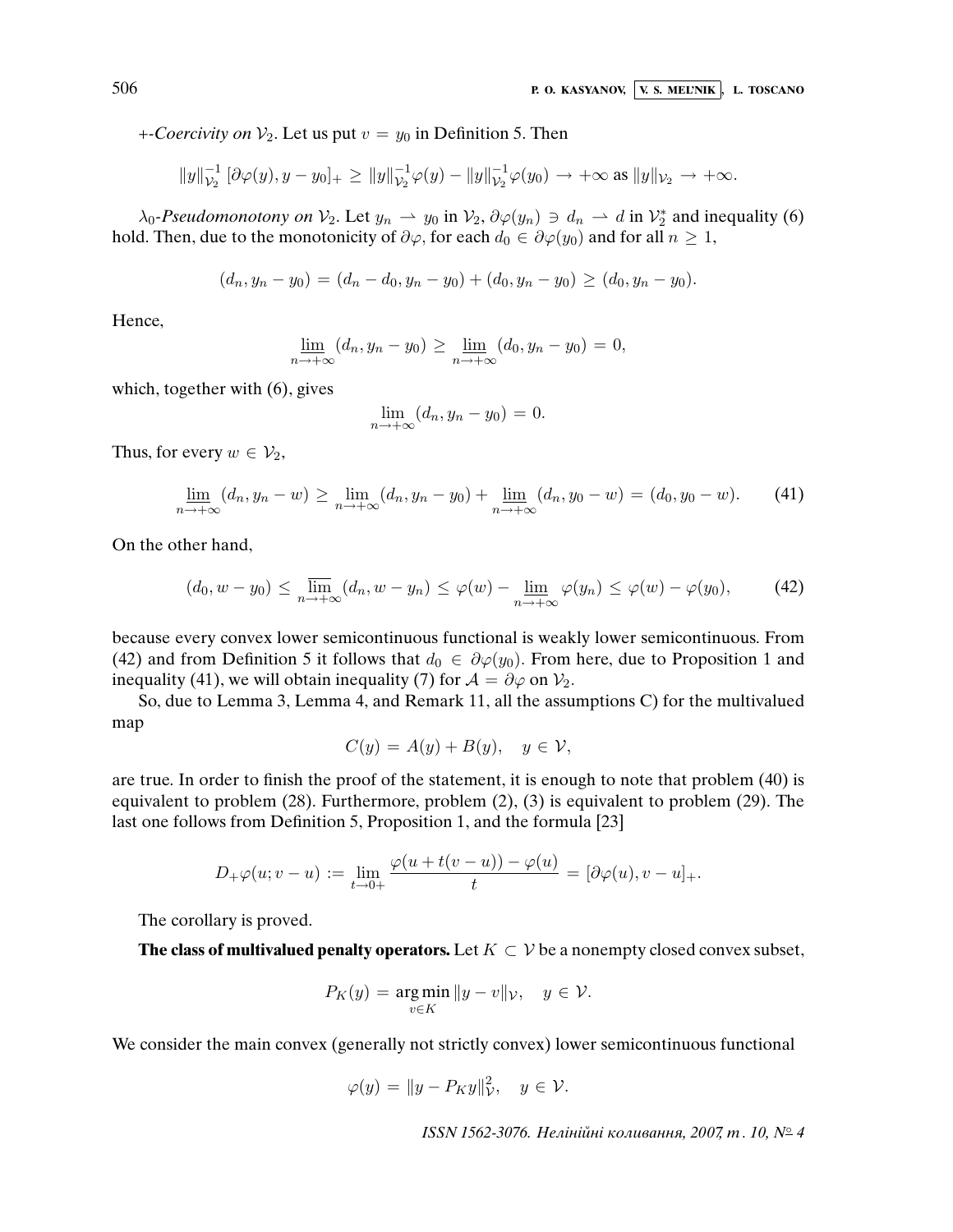Let us put

$$
\beta(y) = \partial \varphi(y) \in C_v(\mathcal{V}^*), \quad y \in \mathcal{V}.
$$

In virtue of properties of subdifferential maps (see [23]), the multivalued operator  $\beta$  is monotone, bounded, radially semicontinuous. So, it is enough to show that

$$
K = \{ y \in \mathcal{V} \mid \bar{0} \in \beta(y) \}.
$$

 $\Box$ ,  $\subset$ ". Let  $y \in K$ . Then  $\varphi(y) = 0$  and for every  $\omega \in V, t > 0$ ,

$$
[\beta(y), \omega]_+ = [\partial \varphi(y), \omega]_+ \leftarrow \frac{\varphi(y + t\omega) - \varphi(y)}{t} = \frac{\varphi(y + t\omega)}{t} \ge 0,
$$

as  $t \searrow 0 +$ . Hence,  $\overline{0} \in \beta(y)$ .

",  $\nabla$ ". Let  $\overline{0} \in \beta(y)$ . Then for every  $\omega \in V$  (in particular for  $\omega \in K$ ),

$$
0 \leq [\beta(y), \omega - y]_+ = [\partial \varphi(y), \omega - y]_+ \leq \varphi(\omega) - \varphi(y).
$$

Hence,  $\varphi(y) \leq 0$  and  $y \in K$ .

**Example.** Let  $\Omega$  be a bounded domain in  $\mathbb{R}^n$  with regular boundary,  $\partial \Omega$ ,  $S = [0, T]$  be a finite time interval,  $Q = \Omega \times (0; T)$ ,  $\Gamma_T = \partial \Omega \times (0; T)$ .

As the operator A let us take  $(Au)(t) = A(u(t))$ , where

$$
\mathcal{A}(\varphi) = -\sum_{i=1}^n \frac{\partial}{\partial x_i} \left( \left| \frac{\partial \varphi}{\partial x_i} \right|^{p-2} \frac{\partial \varphi}{\partial x_i} \right) + |\varphi|^{p-2} \varphi, \quad \varphi \in \mathcal{D}(\Omega).
$$

Further let  $k \geq 1$ ,  $A \subset \mathbb{R}^k$  be a non-empty compact set. Let us also consider a family of maps  $U_{\alpha}: \mathbb{R}^n \to \mathbb{R}$ , where  $\alpha \in A$ , which satisfies the next conditions:

the map  $\mathbb{R}^n \times A \ni (\xi, \alpha) \to U_\alpha(\xi) \in \mathbb{R}$  is continuous;  $\mathbb{R}^n \ni \xi \to U_\alpha(\xi) \in \mathbb{R}$  is convex for all  $\alpha \in A$ ; there exist  $a > 0, b > 0$  such that

$$
\|\partial U_{\alpha}(\xi)\|_{+} \leq a + b \|\xi\| \quad \forall \xi \in \mathbb{R}^{n}, \ \forall \alpha \in A.
$$

Together with  ${U_{\alpha}(\xi)}_{\alpha \in A}$ , let us consider the next function:

$$
U(\xi) := \max_{\alpha \in A} U_{\alpha}(\xi) : \mathbb{R}^n \to \mathbb{R}
$$

and the multivalued map with compact values

$$
A(\xi) := \{ \alpha \in A \mid U_{\alpha}(\xi) = U(\xi) \},
$$

where  $x \in \Omega, \xi \in \mathbb{R}^n$ . Let us also assume the next coercivity condition:

d) there exist constants  $M, C > 0$  such that

$$
U(\xi) \ge M \|\xi\|^2 + C \quad \forall \xi.
$$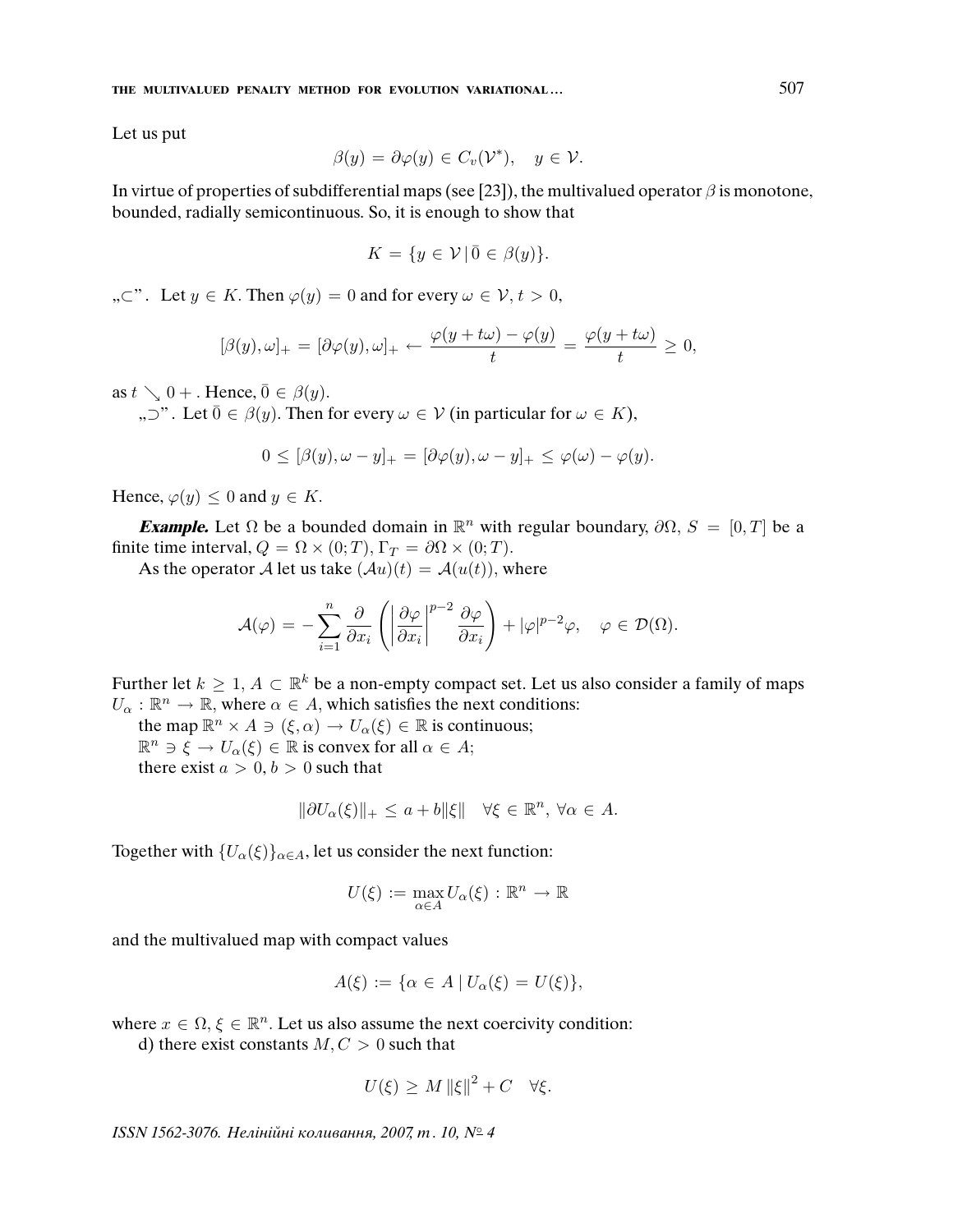We consider that

$$
V_1 = W^{1,p}(\Omega), \quad V_2 = H^1(\Omega), \quad H = L_2(\Omega),
$$

and

$$
\mathcal{V}_1 = L_p(0,T;V_1), \quad \mathcal{H} = L_2(0,T;H), \quad \mathcal{V}_2 = L_2(0,T;V_2).
$$

If we put  $V = V_1 \cap V_2$  (from here  $V^* = L_q(0,T;V^*) + L_2(0,T;L_2(\Omega))$ , where  $\frac{1}{p} + \frac{1}{q}$  $\frac{1}{q} = 1,$ then with  $p \ge 2$  we will obtain situation (4). Since  $1 < p < 2$  the usual case will be if we take  $\Phi = \mathcal{D}(0,T;V)$  (see [1]).

For the operator  $\Lambda$  we take the derivative operator in the sense of the scalar distributions space  $\mathcal{D}^*(0,T;V^*)$ ,

$$
D(\Lambda; \mathcal{V}, \mathcal{V}^*) = \{ y \in \mathcal{V} \cap \mathcal{H} \mid y' \in \mathcal{H} + \mathcal{V}^*, y(0) = \overline{0} \},
$$
  

$$
G(s)\varphi(t) := \{ \varphi(t - s) \text{ as } t \ge s; \overline{0} \text{ as } t \le s \}
$$

(see [1, p. 291]).

By the analogy with [1, p. 293] let us also consider a family of nonempty subsets  $\Gamma_1(t)$  from Γ such that  $\mathbf{a}$ 

$$
\Gamma_1(t) \supset \Gamma_1(t'), \quad \text{if} \quad t \le t',
$$
  

$$
K = \{ v \in \mathcal{V} \mid v(t) \ge 0 \quad \text{on} \quad \Gamma_1(t) \}.
$$

By the analogy with [1] (Chapter 2.9.5), due to Theorem 2 and Corollary 1, the next problem:

$$
\frac{\partial y(t,x)}{\partial t} - \sum_{i=1}^{n} \frac{\partial}{\partial x_i} \left( \left| \frac{\partial y(t,x)}{\partial x_i} \right|^{p-2} \frac{\partial y(t,x)}{\partial x_i} \right) + |y(t,x)|^{p-2} y(t,x) -
$$
\n
$$
- \sum_{i=1}^{n} \frac{\partial}{\partial x_i} \overline{\text{co}} \left( \bigcup_{\alpha \in A(\nabla y(t,x))} \partial U_{\alpha}(\nabla y(t,x)) \right) \ni f(t,x), \quad (t,x) \in Q,
$$
\n
$$
y(t,x) \ge 0 \quad \text{on} \quad \Sigma_1 = \{(t,x) \mid x \in \Gamma_1(t)\},
$$
\n
$$
\frac{\partial y(t,x)}{\partial \nu} \ge 0 \quad \text{on} \quad \Sigma_1,
$$
\n
$$
y(t,x) \frac{\partial y(t,x)}{\partial \nu} = 0 \quad \text{on} \quad \Sigma_1,
$$
\n
$$
\frac{\partial y(t,x)}{\partial \nu} = 0 \quad \text{on} \quad \Sigma_2 = \Sigma - \Sigma_1,
$$
\n
$$
y(0,x) = 0 \quad \text{on} \quad \Omega
$$
\nk solution  $u \in L_2(0, T; H^1(\Omega)) \cap L_2(0, T; W^{1,p}(\Omega))$  for every

has a weak solution  $y \in L_2(0,T;H^1(\Omega)) \cap L_p(0,T;W^{1,p}(\Omega))$  for every

$$
f \in L_2(0, T; H^{-1}(\Omega)) \cap L_q(0, T; W^{-1,q}(\Omega)).
$$